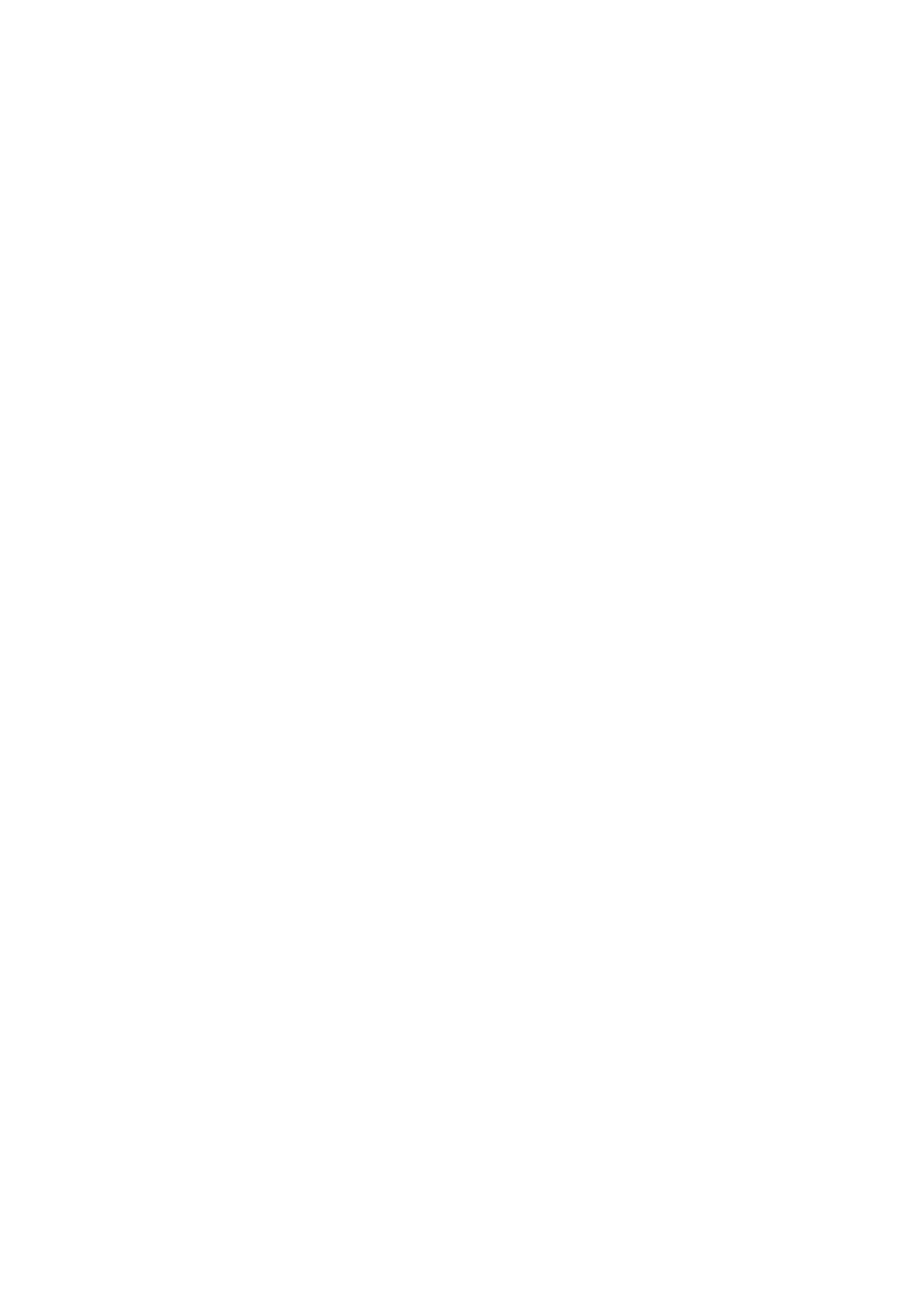# CONTENTS OF THE CONSOLIDATED FINANCIAL STATEMENTS

For the year ended 30 June 2008

|                                                                          | Page |
|--------------------------------------------------------------------------|------|
| <b>Company Information</b>                                               | 3    |
| <b>Chairman's Statement</b>                                              | 5    |
| <b>Report of the Directors</b>                                           | 8    |
| <b>Corporate Governance Report</b>                                       | 10   |
| <b>Remuneration Committee Report</b>                                     | 12   |
| <b>Report of the Independent Auditors</b>                                | 14   |
| <b>Consolidated Income Statement</b>                                     | 16   |
| <b>Consolidated Statement of Recognised Income and</b><br><b>Expense</b> | 16   |
| <b>Consolidated Balance Sheet</b>                                        | 17   |
| <b>Company Balance Sheet</b>                                             | 18   |
| <b>Consolidated Cash Flow Statement</b>                                  | 19   |
| <b>Notes to the Consolidated Financial Statements</b>                    | 20   |
| <b>Notice of Annual General Meeting</b>                                  | 34   |
| <b>Form of Proxy</b>                                                     | 36   |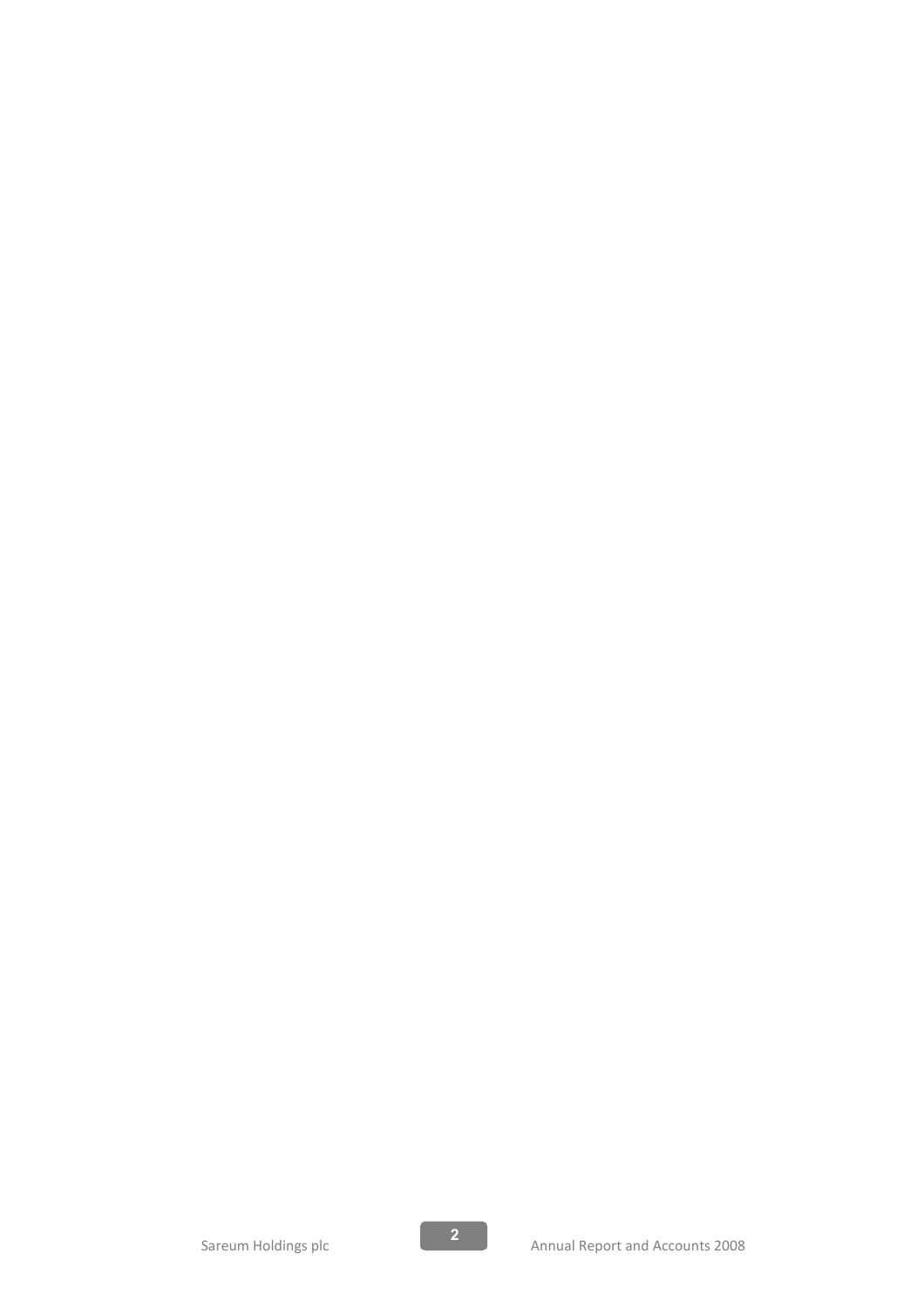# COMPANY INFORMATION

For the Year Ended 30 June 2008

| <b>DIRECTORS:</b>            | Paul Harper PhD<br>Tim Mitchell PhD<br>John Reader PhD                                                                    |
|------------------------------|---------------------------------------------------------------------------------------------------------------------------|
| <b>SECRETARY:</b>            | Tony Bunn FCMA                                                                                                            |
| <b>REGISTERED OFFICE:</b>    | 2 Iconix Park<br>London Road<br>Pampisford<br>Cambridgeshire<br><b>CB22 3EG</b>                                           |
| <b>REGISTERED NUMBER:</b>    | 5147578                                                                                                                   |
| <b>AUDITORS:</b>             | Shipleys LLP<br><b>Chartered Accountants</b><br>& Registered Auditors<br>10 Orange Street<br>Haymarket<br>London WC2H 7DQ |
| <b>BROKER:</b>               | Hybridan LLP<br>60 Lombard Street<br>London EC3V 9EA                                                                      |
| <b>CORPORATE SOLICITORS:</b> | Bircham Dyson Bell<br>50 Broadway<br>Westminster<br>London SW1H OBL                                                       |
| <b>NOMINATED ADVISER:</b>    | John East & Partners Limited<br>10 Finsbury Square<br>London EC2A 1AD                                                     |
| <b>REGISTRARS:</b>           | Capita Registrars<br>The Registry<br>34 Beckenham Road<br>Beckenham BR3 4TU                                               |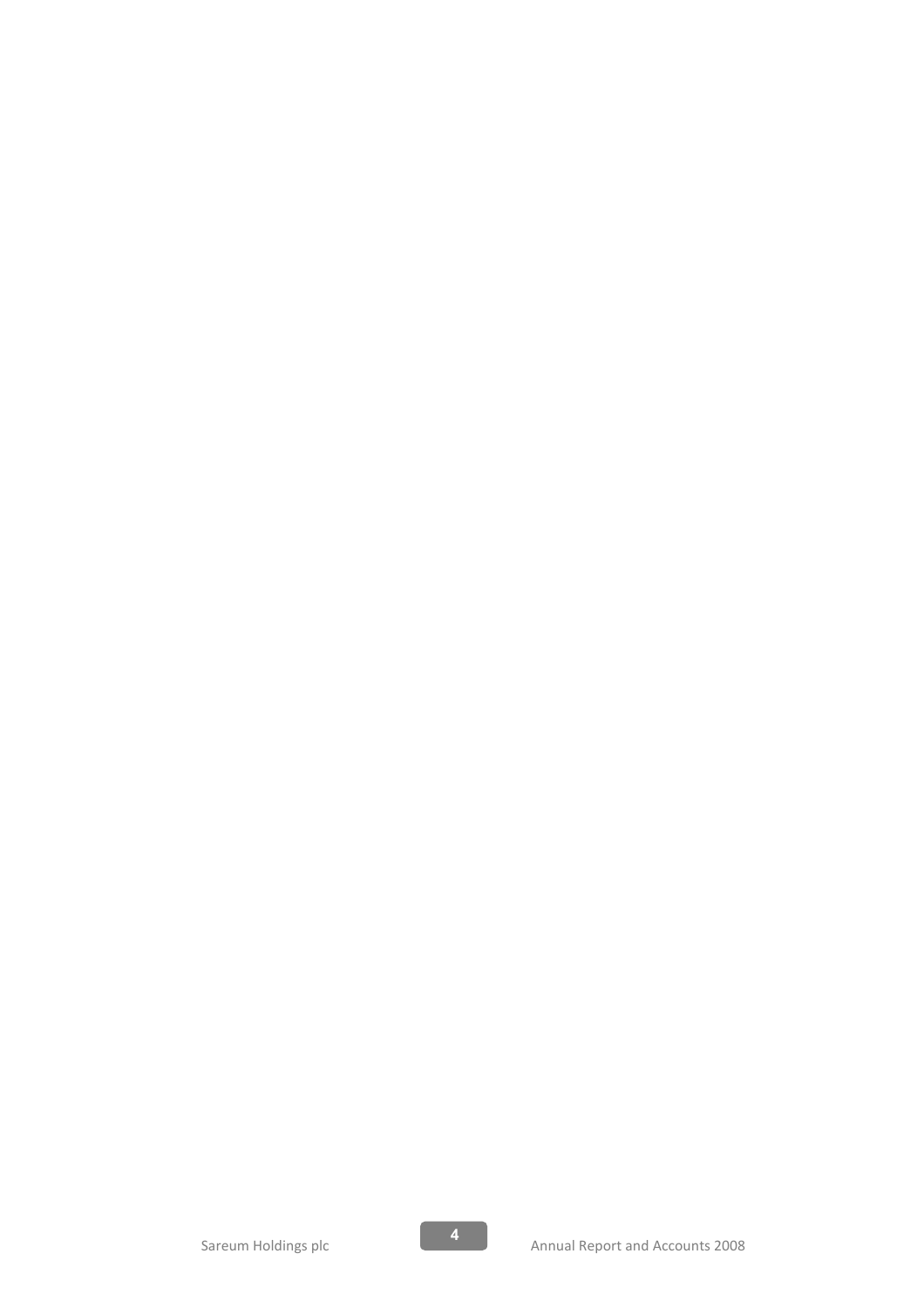#### CHAIRMAN'S STATEMENT

For the Year Ended 30 June 2008

## **Overview**

The key value creator for Sareum's shareholders is in the development and commercialisation of drug candidates from the Company's in-house drug development pipeline.

Progress within Sareum's in-house research programmes, which focus on treatments for cancer, have led to the decision to continue to invest in this drug discovery activity, adding new programmes and increasing the resources applied to existing programmes. This in-turn has led directly to the filing of several patent applications to protect families of promising compounds developed in three of Sareum's research programmes, including its collaboration with the Institute of Cancer Research and Cancer Research Technology Limited. During the period, Sareum has been engaged in a total of six in-house cancer drug discovery programmes.

Conversely, in the period under review, the current economic climate led to difficult conditions for Sareum's fee for service business. Customers and potential customers delayed spending on external research to conserve their cash. In addition, the Directors have also seen a high level of consolidation activity among the Company's key customer group which has resulted in delays or deferments of spending decisions.

During the latter half of the period the downturn in market valuations, in common with most small cap and biotech stocks, and the slowdown in the fee for service business had a major impact on the Company. For these reasons, the Board undertook a strategic review of the business which culminated, in August 2008, in the sale of the service business and equipment assets together with a major cost and staff reduction programme.

Following the disposal, Sareum intends to concentrate solely on its in-house cancer drug discovery research. The Board estimates that, as a result of the disposal and the cost reductions, alongside a substantial R&D tax credit claim, it has sufficient cash resources to execute its business plan to develop and commercialise certain of its drug discovery programmes over the next 12 months.

In the absence of a licensing deal in the next 12 months the Company will need to raise further working capital to maintain its development work.

## Fee for Service

Since the Company's formation in 2003, Sareum's business was based on its expertise in structure-based drug discovery, which is capable of rapidly producing novel candidate drug compounds. This led to a profitable fee-for-service business where collaborations with major pharmaceutical and biotechnology companies from around the world generated revenues to support Sareum's in-house research and helped to build relationships with potential future licensees of its research programmes. Although the trading conditions were very difficult throughout the period, leading to the disposal of the fee for service business, the Company was able to renew contracts with key existing customers including Johnson & Johnson Pharmaceutical Research & Development, Genentech Inc. and H. Lundbeck A/S.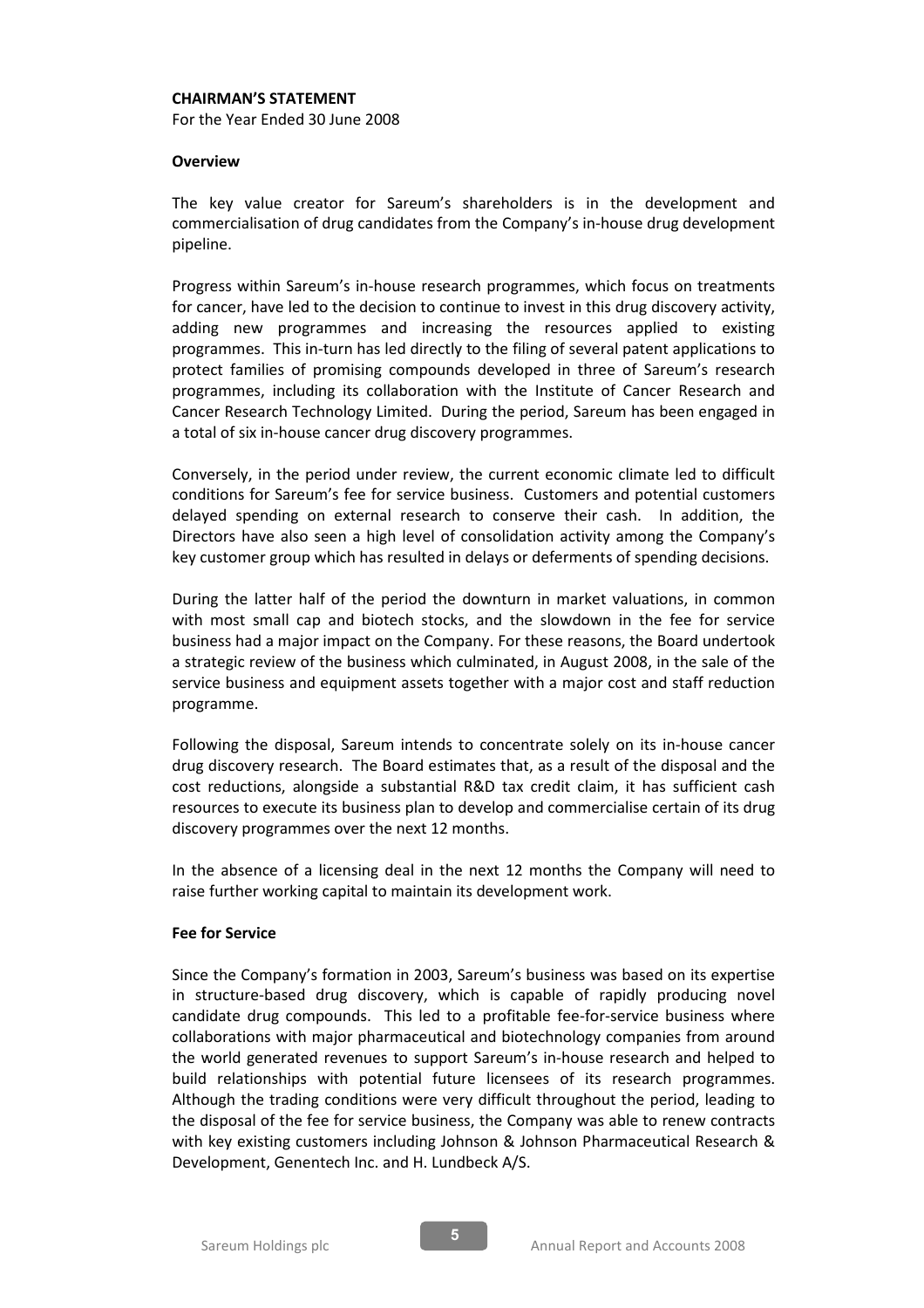## CHAIRMAN'S STATEMENT - continued

For the Year Ended 30 June 2008

#### In-House Development

The Company's principal asset following the sale of the fee for service business is the intellectual property of its cancer drug discovery programmes which it intends to further develop using its cash reserves, the proceeds of the asset disposal and anticipated R&D tax credits. Sareum has six drug discovery programmes and is actively developing three of them at this present time.

During the period under review Sareum made significant advances in its in-house drug discovery programmes. In April 2008, Dr John Reader, VP of Chemistry, presented the latest results from Sareum's joint research collaboration with the Institute of Cancer Research and Cancer Research Technology Limited at the annual meeting of the American Association for Cancer Research ("AACR") held in San Diego, CA. The poster presentation described the development of multiple lead series of novel Checkpoint Kinase 1 (Chk-1) inhibitors with mechanism-based cellular activity and good pharmacokinetic properties.

Drugs that impede Chk-1 reduce a cell's ability to repair the damage caused by current chemotherapy agents which in turn are used to treat many forms of cancer. Thus by combining drugs that inhibit Chk-1 with other anti-cancer drugs there is the opportunity to enhance the activity of the chemotherapy and possibly to reduce the dose and therefore the side effects of the treatment. The next key step in this programme is the demonstration of its effectiveness in in-vivo disease models. Initial results have been very promising.

In addition to the joint venture activities, we continue to work on a number of other quality cancer targets in the Company's in-house pipeline, including the Aurora and FLT kinase programmes that were announced in May 2007. In October 2007, the Company announced initial results from further cancer drug discovery programmes, targeting two important cancer drug discovery targets, PLK1 and B-raf kinases. Additionally, in March 2008, Sareum announced an additional research programme, and associated patent filings, targeting Fatty Acid Synthase.

The Company's intellectual property estate has been significantly enhanced during the period with the generation of a total of five patent applications from three of the inhouse cancer drug discovery programmes.

## Financial Review

During the period, revenues from the fee for service business (now discontinued) amounted to £1.5 million (2007: £2.5 million), a significant reduction from the previous year, as a result of the difficult trading conditions experienced by the Company. Accordingly, the loss after taxation increased to £1.7 million (2007: £0.53 million). The resultant cash position at the period end was £0.48 million (2007: £0.66 million). Since the year end the cash position has been significantly improved following the asset sale which was announced in August 2008. Along with the expected receipt of a substantial R&D tax credit, the Company believes it has sufficient funds to operate its business plan for at least the next 12 months.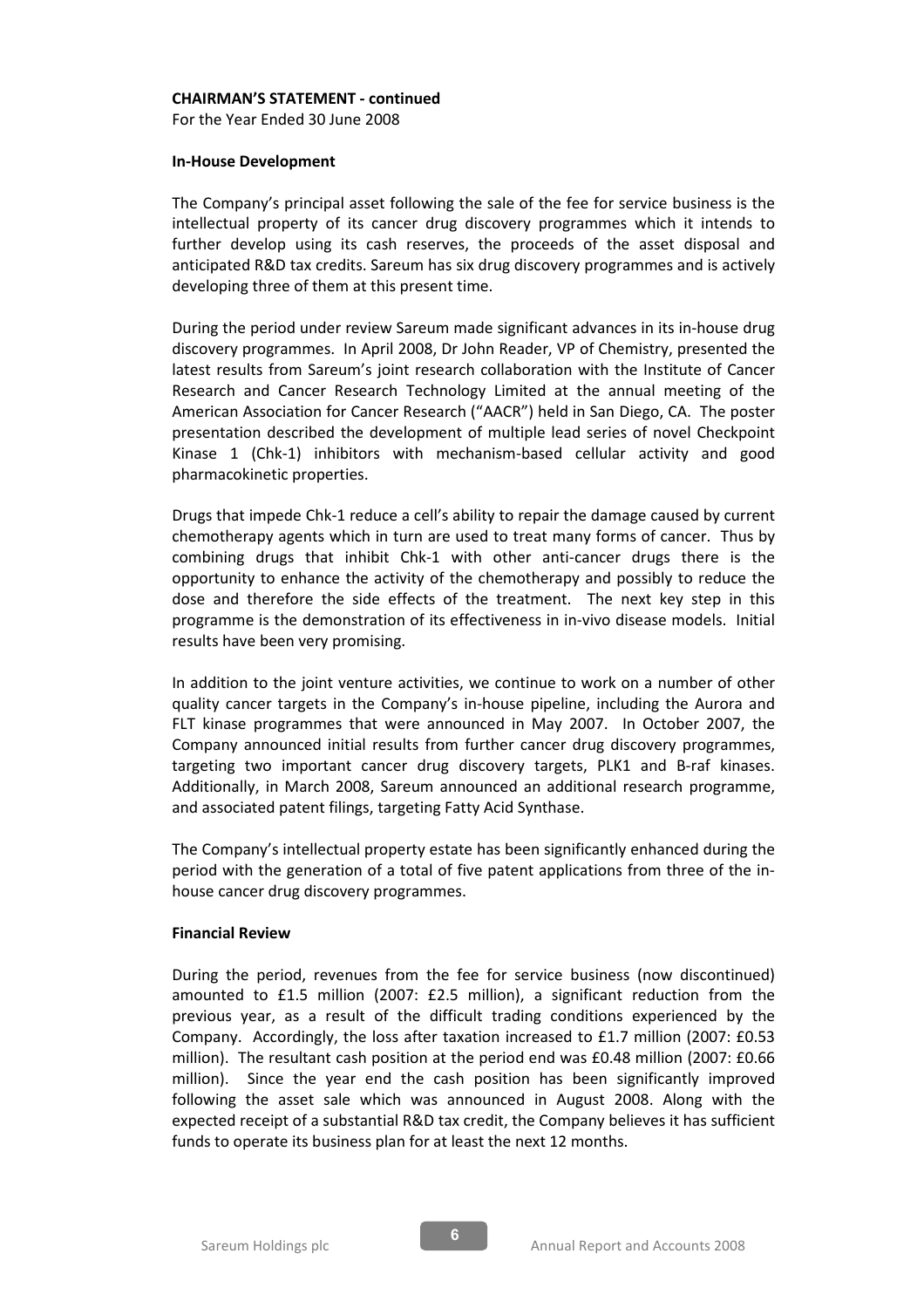## CHAIRMAN'S STATEMENT - continued

For the Year Ended 30 June 2008

## Summary

Despite difficult economic conditions and the sale of its fee for service business the Company has demonstrated that it is able to progress its in-house research by advancing programmes according to plan and invest in strategic alliances to develop candidate drug molecules.

The latter half of this period was a difficult one for the Company, but the Board demonstrated that it could act decisively in the face of adverse market conditions.

# **Outlook**

Sareum now has an exciting opportunity to concentrate solely on its in-house cancer drug discovery programme, to generate shareholder value. The research work for the ongoing programmes is being provided via third party providers, leaving the Company with a vastly reduced fixed cost base.

The Company will continue to build value from its in-house research and development by seeking to advance its cancer drug discovery programmes and the Board hopes to commercialise at least one of these programmes by the end of 2009.

The Company's shares were suspended from trading on AIM on 9 July 2008 pending clarification of the Company's financial position. The Company's strategy and its ability to implement that strategy in the short term have now been clarified, with sufficient cash resources to fund the ongoing business plan for at least the next 12 months on the basis of its existing resources and the anticipated tax credit. However, the Board is still finalising its longer term financial strategy with the help of its advisers and the Company's shares remain suspended pending completion of that process. Should the Company's shares remain suspended beyond 8 January 2009, its shares will be delisted from AIM. However, I look forward to updating shareholders before that time.

Dr Paul Harper - Chairman 20 November 2008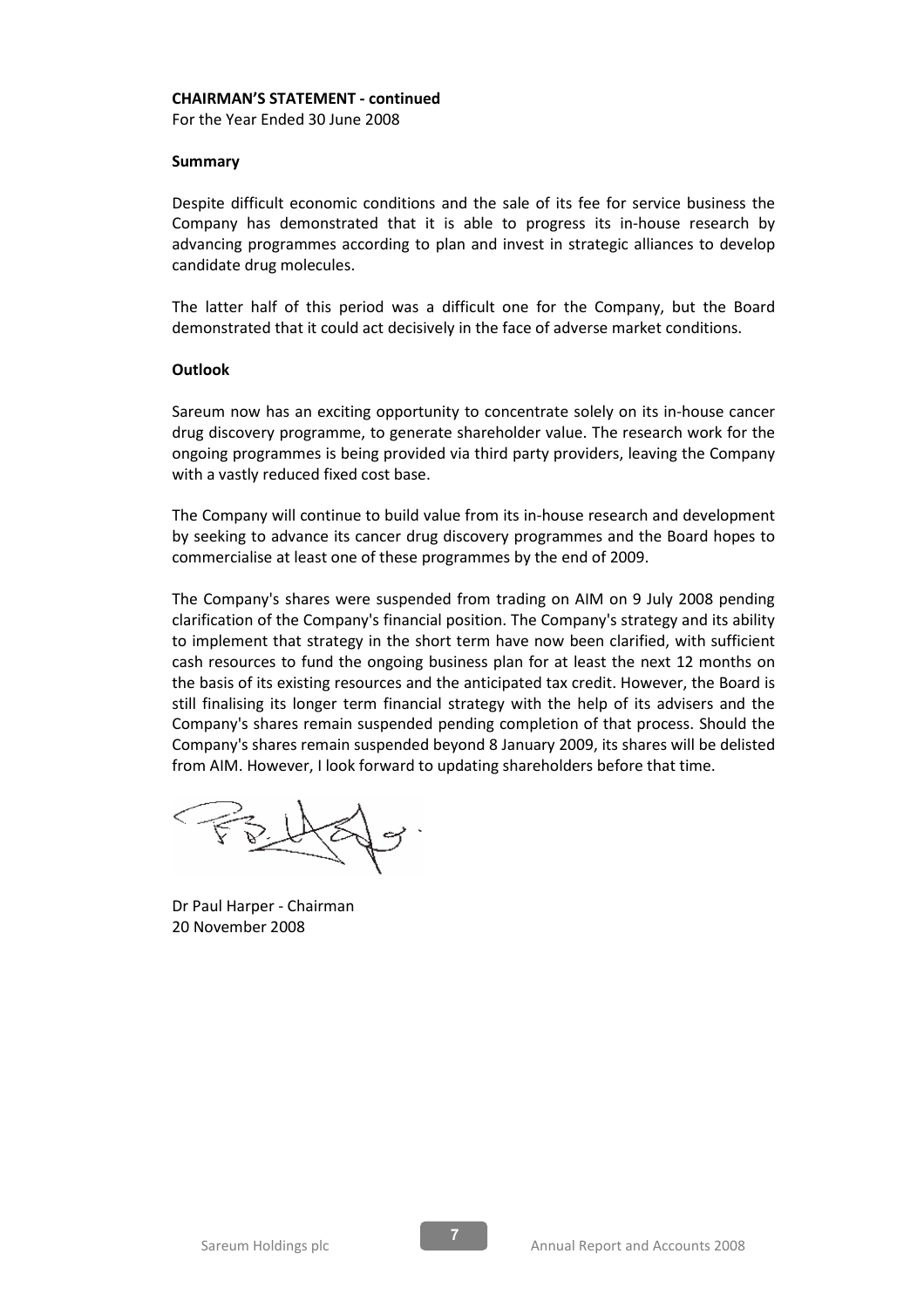## REPORT OF THE DIRECTORS

For the Year Ended 30 June 2008

The directors present their report with the financial statements of the company and the group for the year ended 30 June 2008.

#### PRINCIPAL ACTIVITIES

The principal activities of the Company in the year under review were those of a holding company. The principal activity of the Group is the discovery and development of new therapeutic drugs by a combination of skills in biology, computational chemistry and medicinal chemistry

#### REVIEW OF BUSINESS

During the period under review Sareum commenced a strategic review of the business. Following the year-end the options available were evaluated and this resulted in the board taking the decision to sell the service business and associated assets on 26 August 2008. In parallel with this review, the Group decided on 31 July to make major cost savings largely through staff reductions. This was necessary due to difficult trading conditions arising from the current economic climate, as reflected in the financial results. The financial consequences of these post balance sheet events are elaborated in note 23 to the financial statements. The Group now has an exciting opportunity to concentrate solely on the development and licensing of cancer drug candidates from a strong pipeline of established in-house programmes. A comprehensive review of the year is given in the Chairman's statement.

## DIVIDENDS

No dividends will be distributed for the year ended 30 June 2008.

## **DIRECTORS**

The directors who served during the period were as follows:

| Tim Mitchell PhD          |                                                      |
|---------------------------|------------------------------------------------------|
| John Reader PhD           |                                                      |
| David Williams PhD        | (resigned 29 August 2008)                            |
| Paul Harper PhD           |                                                      |
| Giorgio Reggiani MBA ACMA | (appointed 11 September 2007; resigned 11 July 2008) |
| Alastair Riddell PhD      | (appointed 16 November 2007; resigned 1 July 2008)   |

#### COMPANY'S POLICY ON PAYMENT OF CREDITORS

The Group was unable to maintain its previous payment policy and during the year the average number of days between the invoice date and its payment into the suppliers' bank accounts was 63 days (2007: 40 days). At 30 June 2008, the invoices representing the trade creditors of the Group had an average age of 44 days (2007: 34 days). From September 2008 the Group expects to return to a policy of paying its suppliers within 30 days of invoice date.

## KEY PERFORMANCE INDICATORS

The directors consider cash and spending on research and development to be the Group's key performance indicators.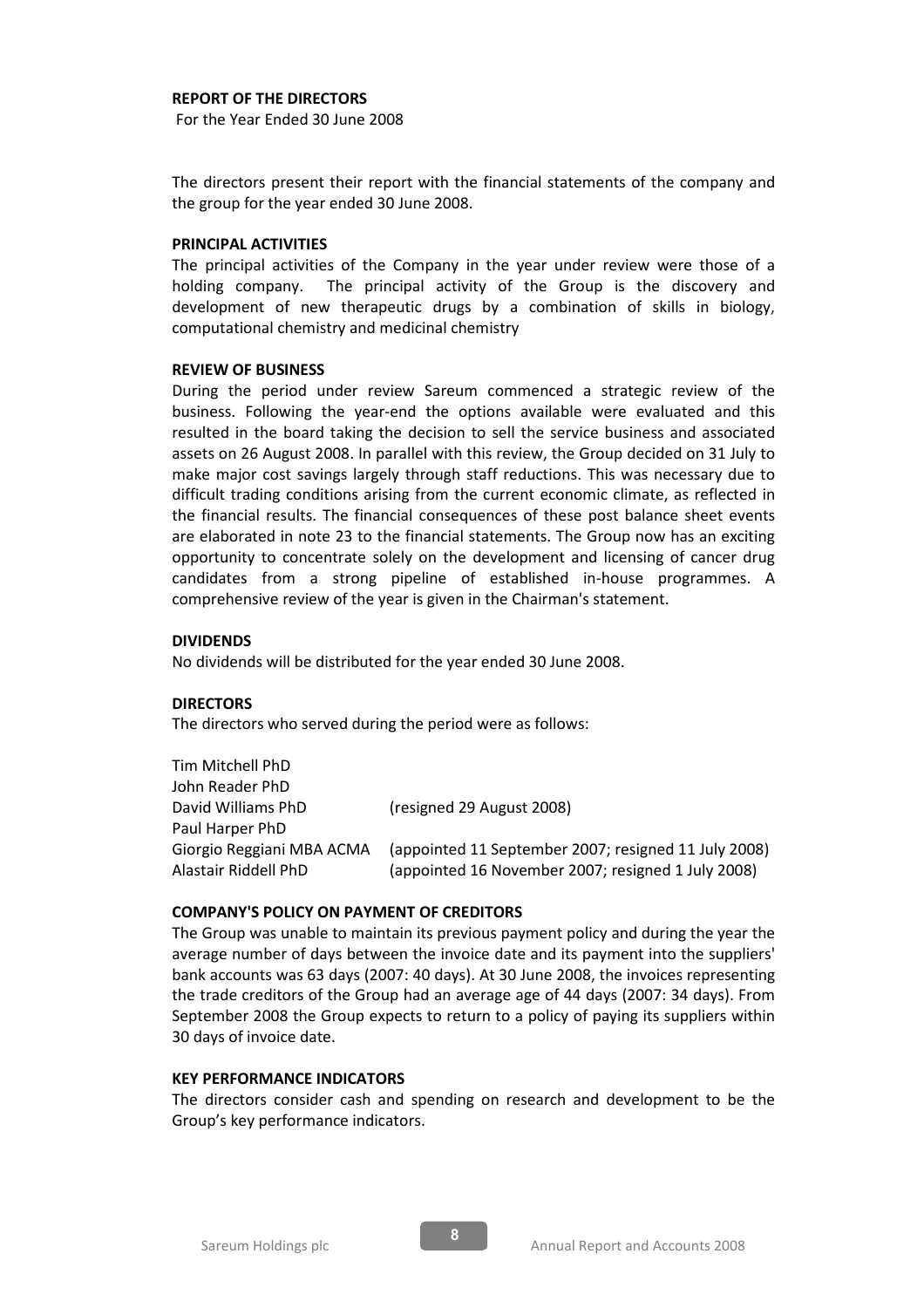## REPORT OF THE DIRECTORS – continued

For the Year Ended 30 June 2008

## STATEMENT OF DIRECTORS' RESPONSIBILITIES

The directors are responsible for preparing the financial statements in accordance with applicable law and regulations.

Company law requires the directors to prepare financial statements for each financial year. Under that law the directors have elected to prepare the financial statements in accordance with International Financial Reporting Standards as adopted for use in the European Union. The financial statements are required by law to give a true and fair view of the state of affairs of the company and the group and of the profit or loss of the group for that period. In preparing these financial statements, the directors are required to

- select suitable accounting policies and then apply them consistently;
- make judgements and estimates that are reasonable and prudent;
- state that the financial statements comply with IFRS;
- prepare the financial statements on the going concern basis unless it is inappropriate to presume that the company will continue in business.

The directors are responsible for keeping proper accounting records which disclose with reasonable accuracy at any time the financial position of the company and the group and to enable them to ensure that the financial statements comply with the Companies Act 1985. They are also responsible for safeguarding the assets of the company and the group and hence for taking reasonable steps for the prevention and detection of fraud and other irregularities. The directors are also responsible for the maintenance and integrity of the corporate and financial information included on the company website.

## STATEMENT AS TO DISCLOSURE OF INFORMATION TO AUDITORS

So far as the directors are aware, there is no relevant audit information (as defined by Section 234ZA of the Companies Act 1985) of which the group's auditors are unaware, and each director has taken all the steps that he ought to have taken as a director in order to make himself aware of any relevant audit information and to establish that the group's auditors are aware of that information.

## AUDITORS

A resolution to re-appoint Shipleys LLP as auditors will be proposed at the Annual General Meeting ("AGM").

## ON BEHALF OF THE BOARD:

 $2\pi$ 

Tony Bunn FCMA – Secretary 20 November 2008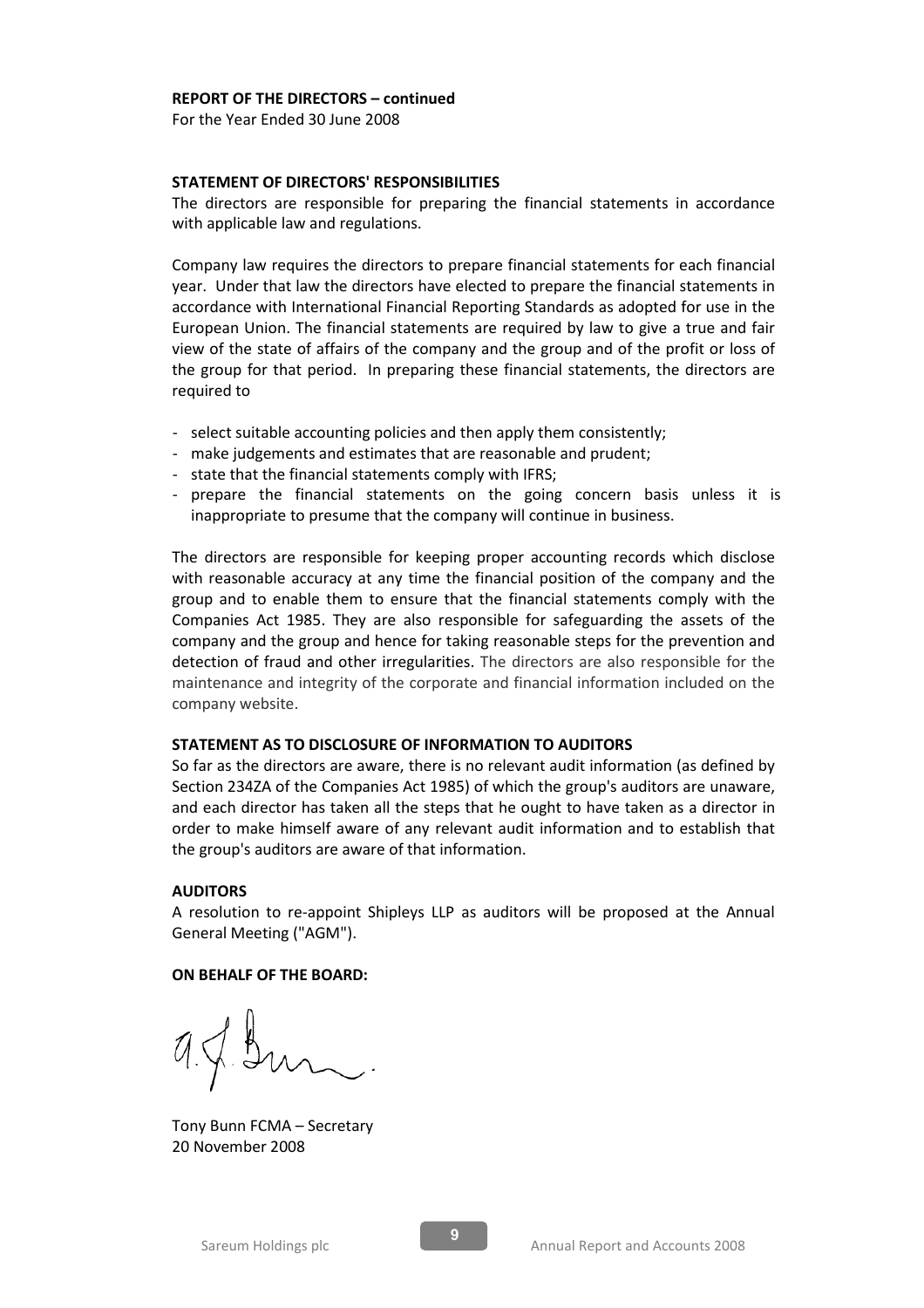#### CORPORATE GOVERNANCE REPORT

#### Introduction

Sareum Holdings plc was listed on AIM on 11 October 2004. Although the rules of AIM do not require the Company to comply with the Combined Code on Corporate Governance (the Code), the Company fully supports the principles set out in the Code and will attempt to comply wherever possible, given the resources available to the Company. Details are provided below of how the Company applies the Code.

#### The Board

At the year end, the Board of Directors comprised of four Executive Directors and two independent Non-executive Directors, one of whom is the Chairman. Of the Executive Directors, the Finance Director was part-time and held prominent positions in other companies, and as such added to the breadth of vision of the Board.

The Board generally meets monthly and receives reports covering finance, compliance, business development, safety, operations and science together with any other material deemed necessary for the Board to discharge its duties. It is the Board's responsibility to review and approve the Group's strategy, budgets, staff recruitment, major items of expenditure and acquisitions.

Under the Articles of Association, all Directors must offer themselves for re-election at least once every three years. One third of the Directors retire by rotation at every AGM and are eligible for reappointment.

#### Board Committees

The Board has established an Audit Committee and a Remuneration Committee with written terms of delegated responsibilities. The terms of reference are as close to the model terms of the Institute of Chartered Secretaries and Administrators as is possible for a Board with one independent Non-executive Director. The terms of reference of the Committees are published on the Company's website: www.sareum.co.uk.

#### Audit Committee

The Audit Committee currently comprises Dr Paul Harper, Chairman and Dr Tim Mitchell, Chief Executive Officer. It is scheduled to meet twice a year. It is the Audit Committee's role to provide formal and transparent arrangements covering the financial reporting and internal control requirements of the Code, whilst maintaining an appropriate relationship with the independent auditors of the Group.

In 2007 the Committee met with the auditors after the 2007 audit to receive their report and probe them on the robustness of the Group systems and procedures. In 2008 the Committee met with the auditors to agree the audit plan for this year's audit.

#### Remuneration Committee

The Remuneration Committee currently comprises Dr Paul Harper, Chairman. It meets at least once a year. It is the Remuneration Committee's role to establish a formal and transparent policy on executive remuneration and to set remuneration packages for individual Directors. The Committee also ensures that recommendations made by the Executive Directors on staff remuneration are fair from a shareholder's perspective. Further information on the work of the Committee can be found on pages 12 and 13.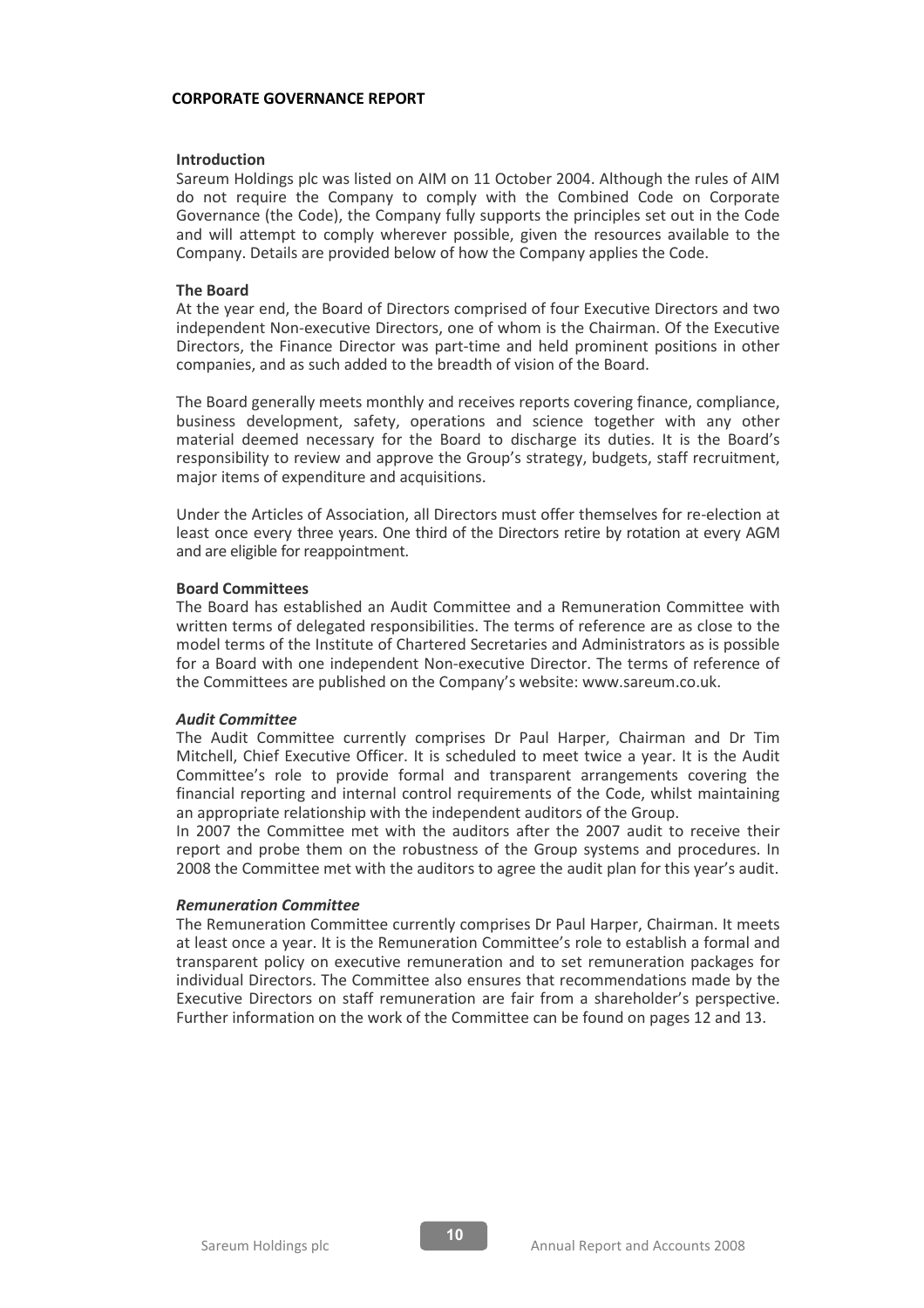#### Shareholder relations

The Company meets with its institutional shareholders and analysts as appropriate and uses the AGM to encourage communication with private shareholders. In addition, the Company uses the Annual Report and Accounts, Interim Statement and website (www.sareum.co.uk) to provide further information to shareholders.

The Company publishes information for shareholders on its website: www.sareum.co.uk.

## Internal control and risk management

The Board is responsible for the systems of internal control and for reviewing their effectiveness. The internal controls are designed to manage rather than eliminate risk and provide reasonable but not absolute assurance against material misstatement or loss. The Audit Committee reviews the effectiveness of these systems annually. This it does primarily by discussions with the external auditors and by considering the risks potentially affecting the Group.

The Group does not have an internal audit function since the administrative function is very small. Instead there is a detailed Director review and authorisation of transactions. The annual audit by the Group auditors, which tests a sample of transactions, did not highlight any significant system improvements in order to reduce risks.

A comprehensive budgeting process is completed once a year and is reviewed and approved by the Board. The Group's results, compared with the budget, are reported to the Board on a monthly basis and discussed in detail.

The Group maintains appropriate insurance cover in respect of actions taken against the Executive Directors because of their roles, as well as against material loss or claims against the Group. The insured values and type of cover are comprehensively reviewed on a periodic basis.

## Corporate social responsibility

Sareum is a small, motivated team of professional people which operates to high standards. These standards include a commitment to best practice in meeting the Company's social responsibilities.

#### Health and safety

The Company is proactive in considering the safety of staff, visitors and the public. It operated a safety committee and had regular inspections by an independent specialist adviser. It had no notifiable safety incidents during the year and no working days were lost due to accidents.

## Employees

Sareum is committed to a policy of equal opportunities in the recruitment, engagement and treatment of its staff.

The motivation of staff and the maintenance of an environment where innovation and team working is encouraged are seen as key objectives by the Board. Regular Company meetings were held with staff where issues were discussed in an open manner.

#### Environment

Sareum disposes of its waste products through regulated channels using reputable agents. It has changed agents to be able to continue to recycle its waste as appropriate.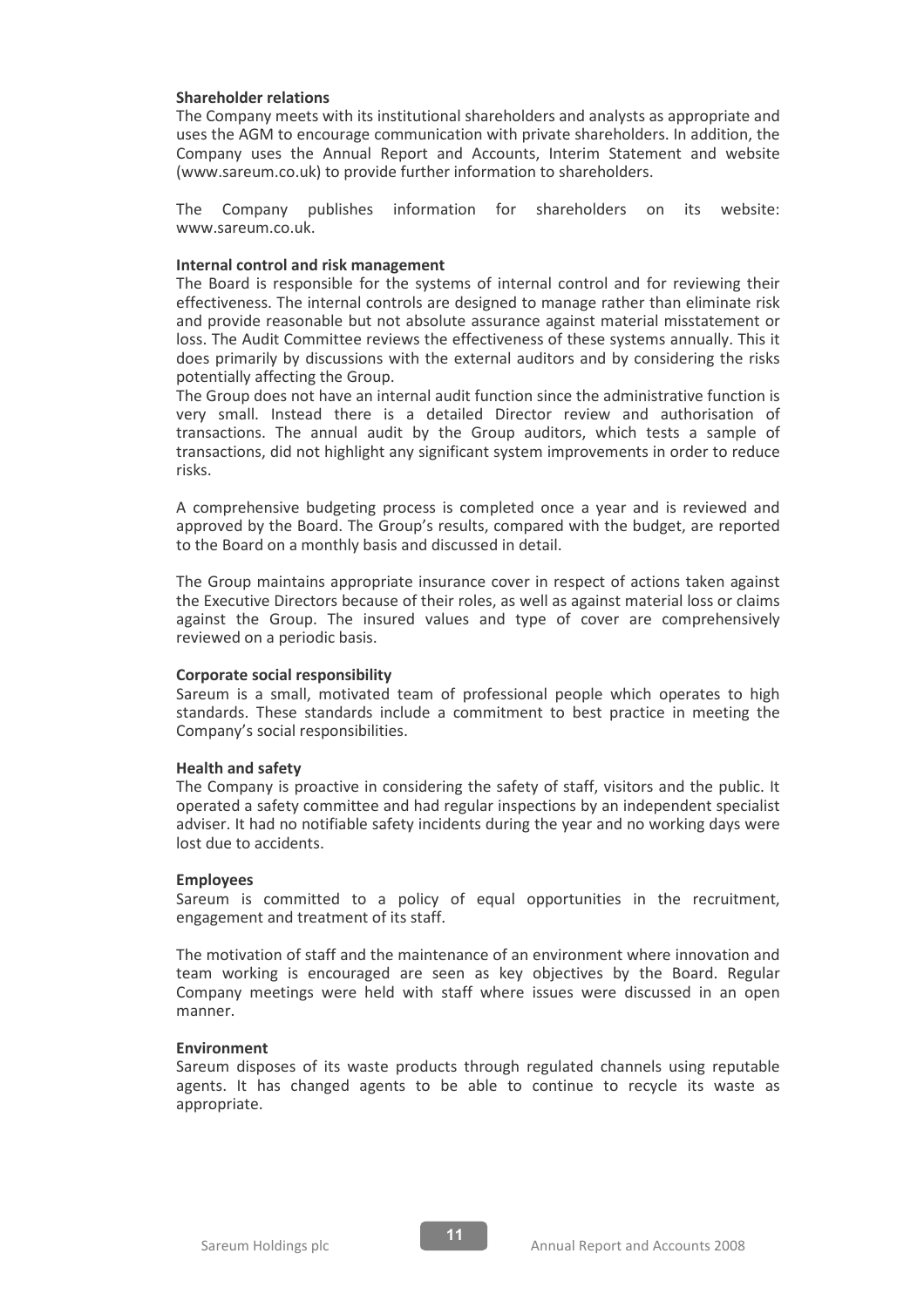## REMUNERATION COMMITTEE REPORT

#### Introduction

The Company recognises the value of the Combined Code on Corporate Governance issued by the London Stock Exchange. It seeks to comply with the Combined Code so far as is practicable and appropriate for a public company of its size and nature. The Company also seeks to follow the Guidance for Smaller Quoted Companies on the Combined Code issued by the Quoted Companies Alliance in August 2004. Companies trading on AIM are not required to provide a formal remuneration report. However, in line with current best practice, this report provides information to enable a greater level of understanding as to how remuneration is determined by the Board.

The Remuneration Committee of the Board is responsible for considering staff and Directors' remuneration packages and makes its recommendations to the Board. The Committee currently comprises Dr Paul Harper, Non-executive Chairman. It meets at least once a year to review salaries and share option schemes for staff and Directors. During the year it met to consider the granting of further share options under the scheme established the previous year and to consider the annual cost-of-living awards for staff and Directors.

#### Remuneration policy

Remuneration packages are designed to be competitive and to reward above average performance. At present, Executive Directors receive salary, death-in-service benefit, critical illness and medical cover and a 6% pension contribution. No share option agreements have been introduced for Directors.

## Executive Director service contracts

The two full-time Executive Directors have executive service agreements with the Company dated 7 July 2004.The service agreements were subject to termination upon six months' notice being given by either party.

For the year from 1 July 2007 a Director's bonus scheme was in effect to reward the Directors based on performance targets that build shareholder value.

## Pensions

The Group does not have a pension scheme but makes contributions to Executive Directors' personal pension schemes of 6% of annual salary.

## Share option schemes

In setting up share option schemes for staff, the Committee took into account the recommendations of shareholder bodies, such as that of the insurance companies, on the number of options to issue, the criteria for vesting and the desirability of granting share options to Executive Directors. As a result, the Committee did not initiate a share option scheme for Executive Directors. It approved the following share incentive arrangements for staff:

- an Inland Revenue approved (EMI) share option scheme (approved scheme) and
- an unapproved share option scheme (unapproved scheme), identical to the approved scheme but for part-time staff who do not fulfil the EMI employment criteria.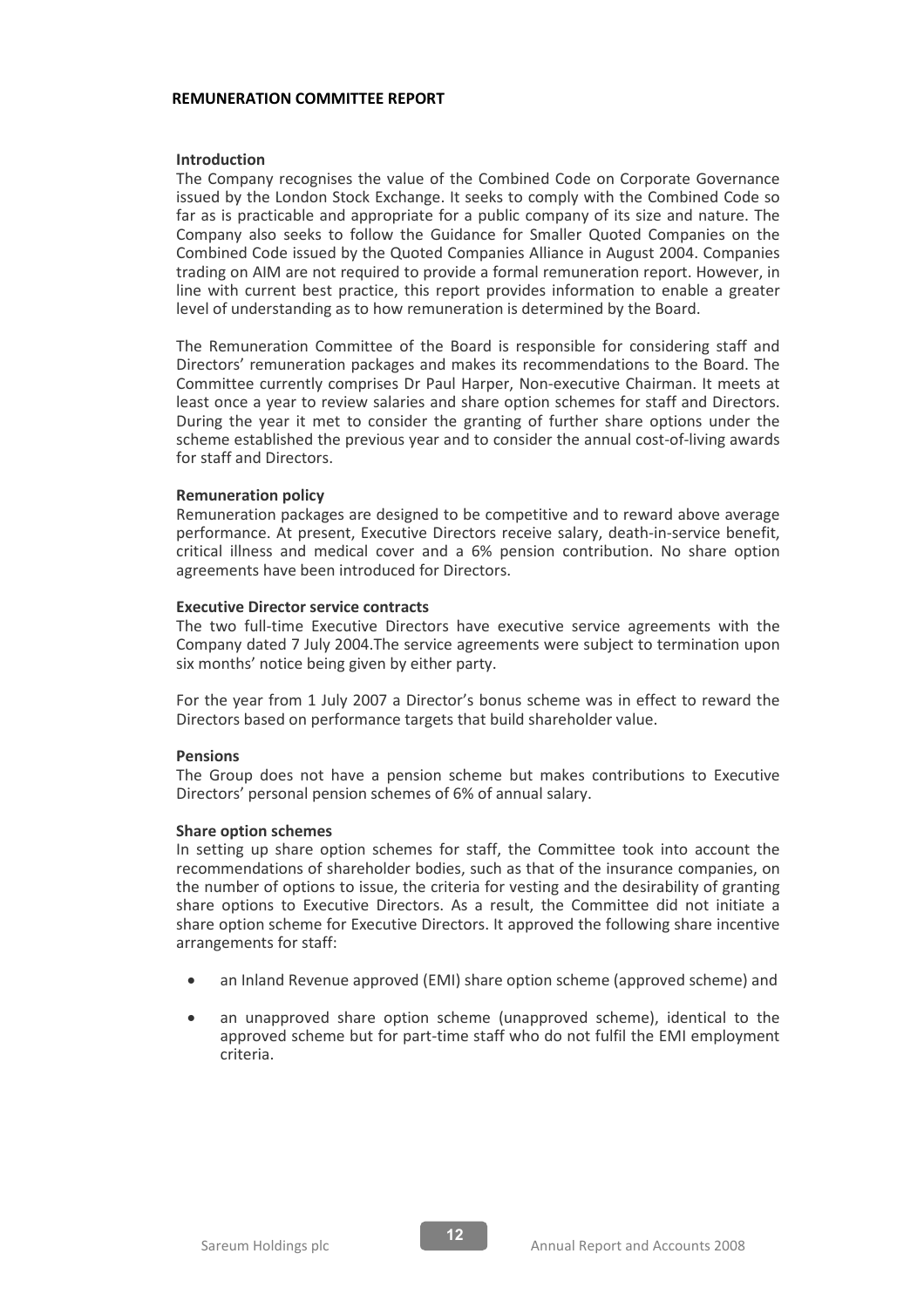#### Share option schemes (continued)

At the beginning of the period under review there were a total of 13,065,000 options outstanding at an exercise price of 2.00p per share. During the year 2,105,000 new options were granted and 1,445,000 options lapsed under the rules of the scheme, due to employees leaving the company. This brings the total share options outstanding, as at 30 June 2008, to 13,725,000. All employees who have been granted share options have now left the company and their options lapse, either immediately in the case of voluntary resignation, or after 6 months in the case of redundancy.

Under the schemes, options will vest in four equal amounts under the following vesting events:

#### Vesting events

The date falling one calendar year from the date of the option holder's contract of employment

The date on which the cumulative sales invoices issued by the Group exceeds £1.0m (this occurred in December 2005)

The date falling two calendar years from the date of the option holder's contract of employment

The date on which the Group nominates its first pre-clinical candidate

#### Non-executive Directors

The Non-executive Chairman entered into a letter of engagement dated 19 September 2004. Members may request copies of these letters by sending a stamped addressed envelope to the Company Secretary. The appointments can be terminated by either party giving six months notice.

#### Directors' remuneration

Details of Directors' annual remuneration as at 30 June 2008 are set out below:

|                                | Salarv  | Healthcare | Emoluments | Pension | Total   |
|--------------------------------|---------|------------|------------|---------|---------|
|                                | £       | £          | £          | £       | £       |
| <b>Executive Directors</b>     |         |            |            |         |         |
| Dr TJ Mitchell                 | 92,160  | 493        | 92,653     | 5,530   | 98,183  |
| Dr JC Reader                   | 87,048  | 432        | 87,480     | 5,223   | 92,703  |
| Dr DH Williams                 | 87,048  | 432        | 87,480     | 5,223   | 92,703  |
| (resigned 29 August 2008)      |         |            |            |         |         |
| EG Reggiani                    |         |            |            |         |         |
| (appointed 11 September 2007,  | 30,000  |            | 30,000     | 1.800   | 31,800  |
| resigned 11 July 2008)         |         |            |            |         |         |
| <b>Non-executive Directors</b> |         |            |            |         |         |
| Dr PB Harper                   | 50,000  |            | 50,000     |         | 50,000  |
| Dr AJ Riddell                  |         |            |            |         |         |
| (appointed 16 November 2007,   | 18,000  |            | 18,000     |         | 18,000  |
| resigned 1 July 2008)          |         |            |            |         |         |
| <b>Total</b>                   | 364,256 | 1,357      | 365,613    | 17.776  | 383,389 |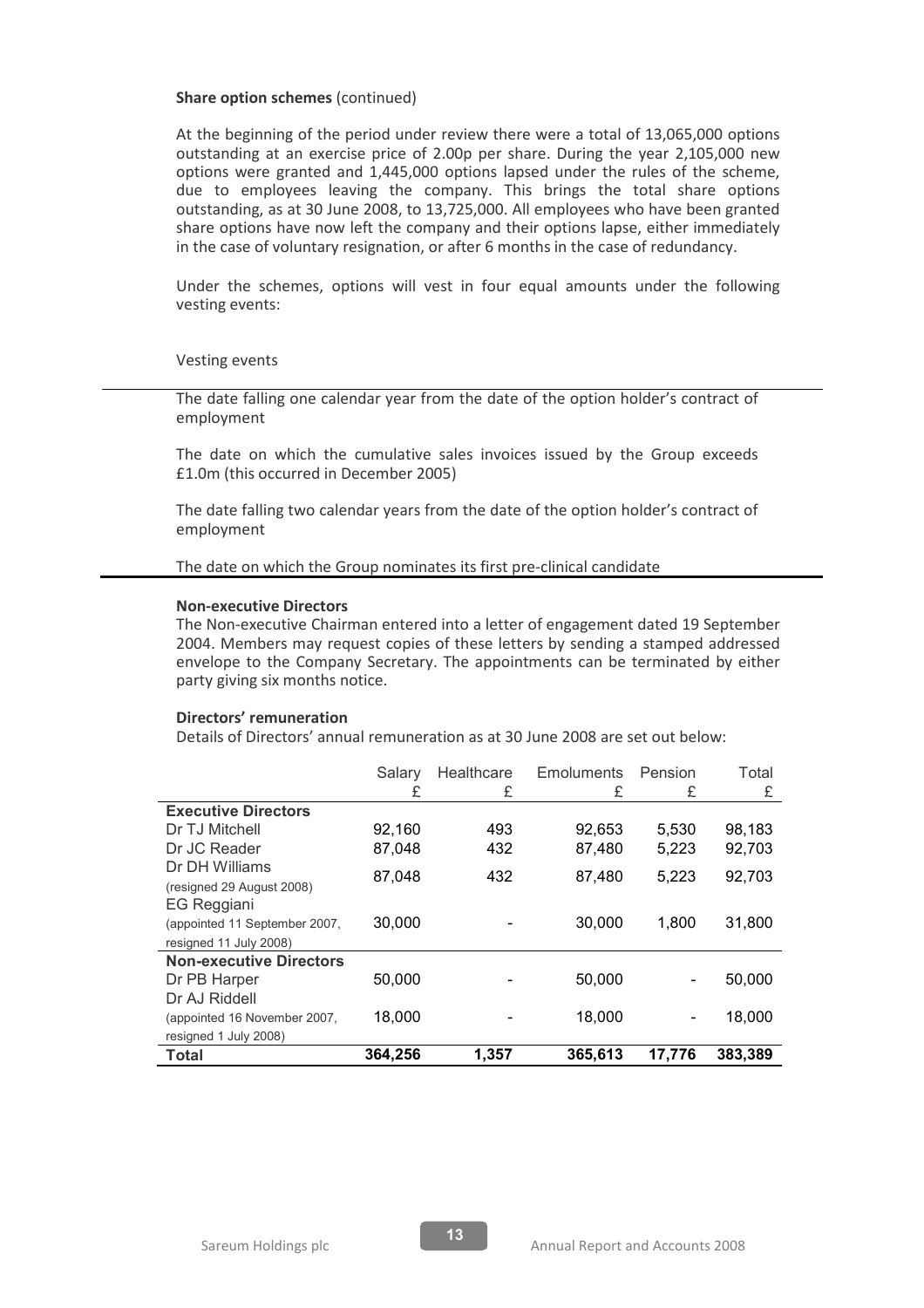#### REPORT OF THE INDEPENDENT AUDITORS

To the members of Sareum Holdings plc

We have audited the financial statements of Sareum Holdings plc for the year ended 30 June 2008 on pages 16 to 33. These financial statements have been prepared under the accounting policies set out therein.

This report is made solely to the company's members, as a body, in accordance with Section 235 of the Companies Act 1985. Our audit work has been undertaken so that we might state to the company's members those matters we are required to state to them in an auditors' report and for no other purpose. To the fullest extent permitted by law, we do not accept or assume responsibility to anyone other than the company and the company's members as a body, for our audit work, for this report, or for the opinions we have formed.

#### Respective responsibilities of directors and auditors

The directors' responsibilities for preparing the financial statements in accordance with applicable law and International Financial Reporting Standards as adopted for use in the European Union are set out on pages two and three.

Our responsibility is to audit the financial statements in accordance with relevant legal and regulatory requirements and International Standards on Auditing (UK and Ireland).

We report to you our opinion as to whether the financial statements give a true and fair view and are properly prepared in accordance with the Companies Act 1985. We also report to you whether in our opinion the information given in the Report of the Directors is consistent with the financial statements.

In addition, we report to you if, in our opinion, the company has not kept proper accounting records, if we have not received all the information and explanations we require for our audit, or if information specified by law regarding directors' remuneration and other transactions is not disclosed.

We read the Report of the Directors and consider the implications for our report if we become aware of any apparent misstatements within it.

## Basis of audit opinion

We conducted our audit in accordance with International Standards on Auditing (UK and Ireland) issued by the Auditing Practices Board. An audit includes examination, on a test basis, of evidence relevant to the amounts and disclosures in the financial statements. It also includes an assessment of the significant estimates and judgements made by the directors in the preparation of the financial statements, and of whether the accounting policies are appropriate to the company's circumstances, consistently applied and adequately disclosed.

We planned and performed our audit so as to obtain all the information and explanations which we considered necessary in order to provide us with sufficient evidence to give reasonable assurance that the financial statements are free from material misstatement, whether caused by fraud or other irregularity or error. In forming our opinion we also evaluated the overall adequacy of the presentation of information in the financial statements.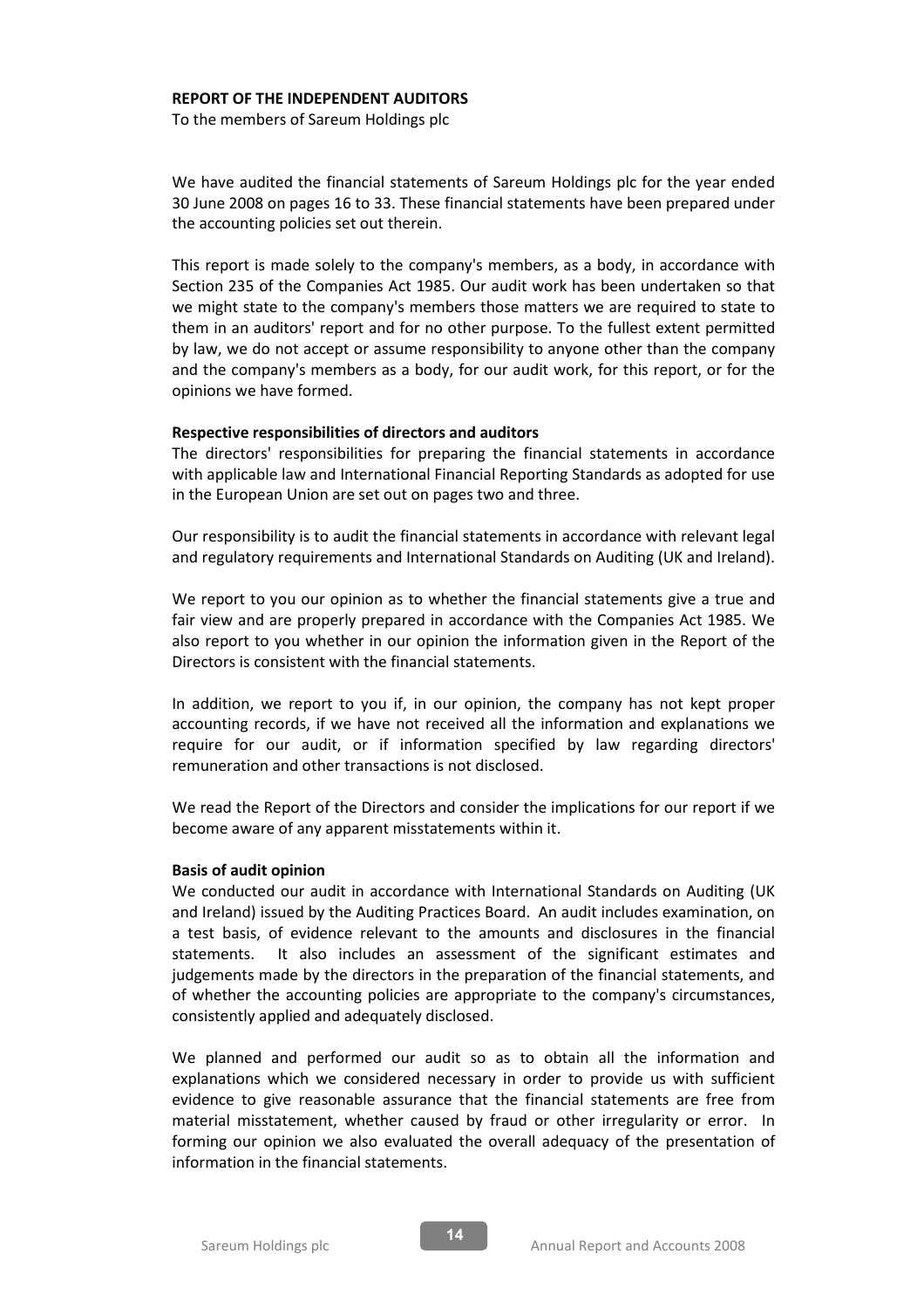To the members of Sareum Holdings plc

## Opinion

In our opinion:

- the financial statements give a true and fair view, in accordance with International Financial Reporting Standards as adopted for use in the European Union, of the state of affairs of the company and the group as at 30 June 2008 and of the loss of the group for the year then ended;
- the financial statements have been properly prepared in accordance with the Companies Act 1985; and
- the information given in the Report of the Directors is consistent with the financial statements.

# Emphasis of Matter - Going Concern

Without qualifying our opinion, we draw your attention to notes 1 and 23 in the financial statements, concerning the group's ability to continue as a going concern. The group incurred a net loss of £1,692,357, after tax, during the year ended 30 June 2008 although, as of that date, the group's total assets exceeded its current liabilities by £1,526,090. These conditions, along with other matters as set forth in notes 1 and 23, indicate the existence of a material uncertainty which may cast significant doubt over the group's ability to continue as a going concern. The financial statements do not include the adjustments that would result if the group were unable to continue as a going concern.

Shipleys LLP Chartered Accountants & Registered Auditors 10 Orange Street Haymarket London WC2H 7DQ

20 November 2008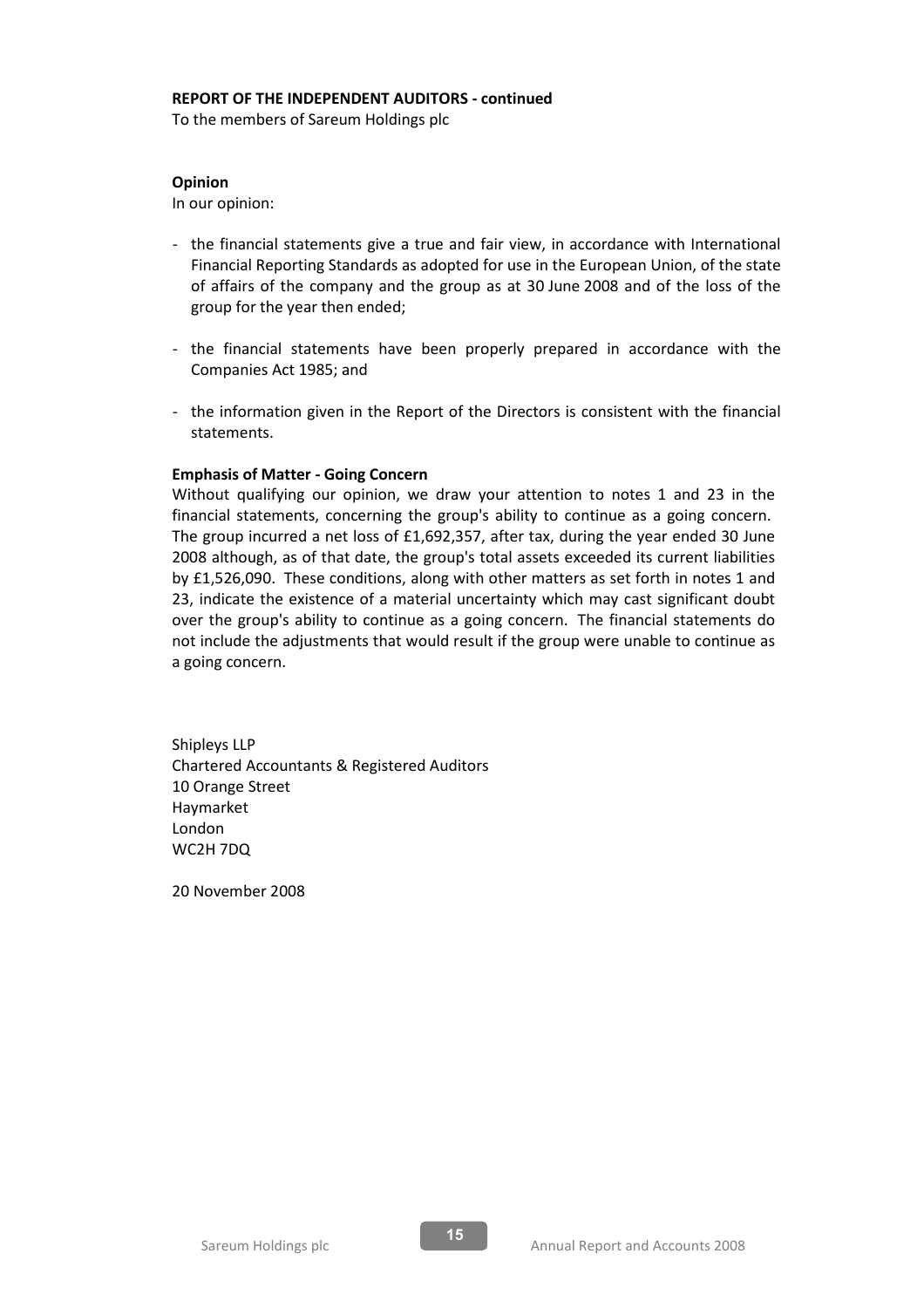# CONSOLIDATED INCOME STATEMENT

For the Year Ended 30 June 2008

|                                                                 |              | 2008               | 2007                 |
|-----------------------------------------------------------------|--------------|--------------------|----------------------|
|                                                                 | <b>Notes</b> | £                  | £                    |
| <b>CONTINUING OPERATIONS</b><br>Revenue                         |              | 1,502,507          | 2,470,676            |
| Cost of sales                                                   |              | (2,122,491)        | (1,852,626)          |
| <b>GROSS (LOSS)/PROFIT</b>                                      |              | (619, 984)         | 618,050              |
| Other operating income<br>Administrative expenses               |              | 307<br>(1,396,603) | 510<br>(1, 352, 636) |
| <b>OPERATING LOSS</b>                                           |              | (2,016,280)        | (734, 076)           |
| Finance costs                                                   | 4            | (36, 236)          | (16, 953)            |
| Finance income                                                  | 4            | 32,927             | 28,202               |
| <b>LOSS BEFORE TAX</b>                                          | 5            | (2,019,589)        | (722, 827)           |
| Tax                                                             | 6            | 327,232            | 195,441              |
| <b>LOSS FOR THE YEAR</b>                                        |              | (1,692,357)        | (527,386)            |
| Attributable to:<br>Equity holders of the parent                |              | (1,692,357)        | (527, 386)           |
| Loss per share expressed<br>in pence per share:<br><b>Basic</b> | 8            |                    |                      |
| Diluted                                                         |              | (0.28)p<br>(0.27)p | (0.12)p<br>(0.12)p   |

# CONSOLIDATED STATEMENT OF RECOGNISED INCOME AND EXPENSE

For the Year Ended 30 June 2008

|                                                            | 2008<br>f   | 2007<br>£  |
|------------------------------------------------------------|-------------|------------|
| <b>LOSS FOR THE FINANCIAL YEAR</b>                         | (1,692,357) | (527, 386) |
| TOTAL RECOGNISED INCOME AND<br><b>EXPENSE FOR THE YEAR</b> | (1,692,357) | (527, 386) |
| Attributable to:<br>Equity holders of the parent           | (1,692,357) | (527,386)  |

## The notes form part of these financial statements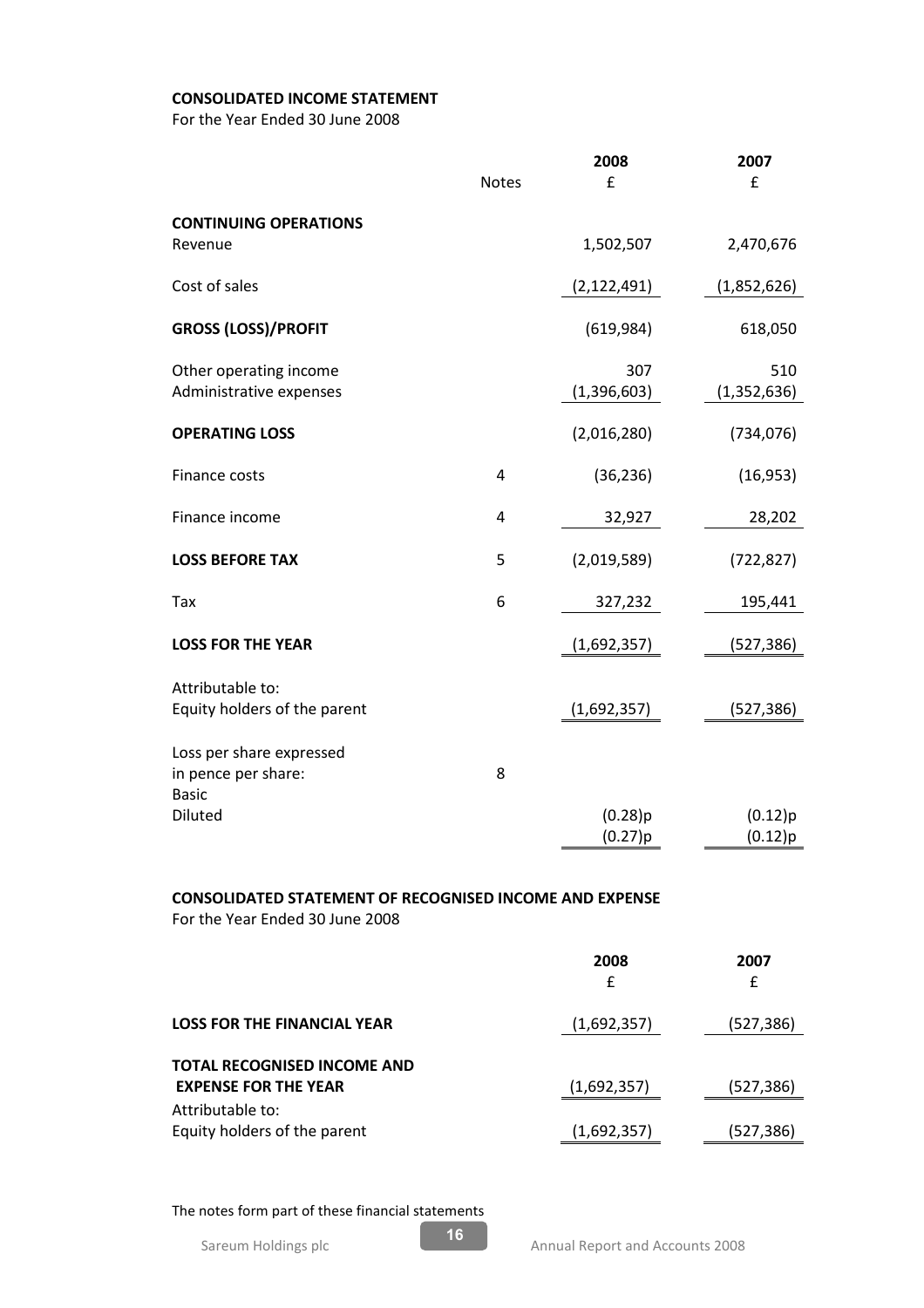# CONSOLIDATED BALANCE SHEET

30 June 2008

|                                                      |              | 2008          | 2007        |
|------------------------------------------------------|--------------|---------------|-------------|
|                                                      | <b>Notes</b> | f             | £           |
| <b>ASSETS</b>                                        |              |               |             |
| <b>NON-CURRENT ASSETS</b>                            |              |               |             |
| Intangible assets                                    | 9            | 25,836        | 30,681      |
| Property, plant and equipment                        | 10           | 723,843       | 1,014,835   |
| Investments                                          | 11           |               |             |
|                                                      |              | 749,679       | 1,045,516   |
|                                                      |              |               |             |
| <b>CURRENT ASSETS</b><br>Trade and other receivables | 12           | 283,702       | 641,738     |
| Tax receivable                                       |              | 324,570       | 195,441     |
| Cash and cash equivalents                            | 13           | 480,851       | 660,326     |
|                                                      |              |               |             |
|                                                      |              | 1,089,123     | 1,497,505   |
| <b>LIABILITIES</b>                                   |              |               |             |
| <b>CURRENT LIABILITIES</b>                           |              |               |             |
| Trade and other payables                             | 14           | 224,322       | 798,603     |
| Financial liabilities - borrowings                   |              |               |             |
| Interest bearing loans and borrowings                | 15           | 88,390        | 218,562     |
|                                                      |              |               |             |
|                                                      |              | 312,712       | 1,017,165   |
|                                                      |              |               |             |
| <b>NET CURRENT ASSETS</b>                            |              | 776,411       | 480,340     |
| <b>NON-CURRENT LIABILITIES</b>                       |              |               |             |
| Financial liabilities - borrowings                   |              |               |             |
| Interest bearing loans and borrowings                | 15           | 125,656       | 159,965     |
|                                                      |              |               |             |
| <b>NET ASSETS</b>                                    |              | 1,400,434     | 1,365,891   |
| <b>SHAREHOLDERS' EQUITY</b>                          |              |               |             |
| Called up share capital                              | 17           | 204,524       | 114,952     |
| Share premium                                        | 18           | 5,401,631     | 3,764,303   |
| Merger reserve                                       | 18           | 27            | 2           |
| <b>Retained earnings</b>                             | 18           | (4, 205, 748) | (2,513,391) |
| Total equity                                         |              | 1,400,434     | 1,365,891   |
|                                                      |              |               |             |
| <b>TOTAL EQUITY</b>                                  |              | 1,400,434     | 1,365,891   |

The financial statements were approved by the Board of Directors on 20 November 2008 and were signed on its behalf by:

Muchey

The notes form part of these financial statements T J Mitchell PhD - Director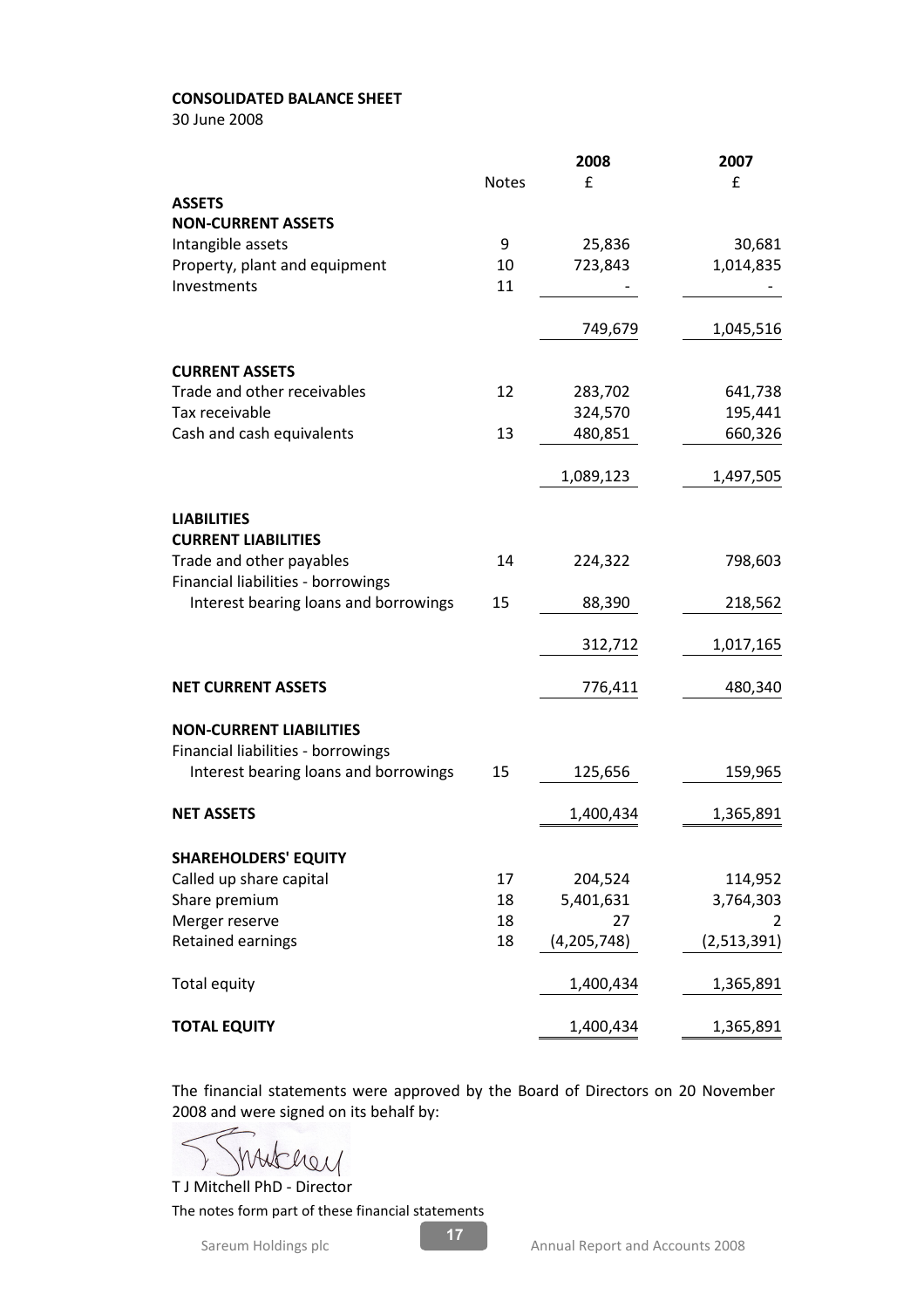# COMPANY BALANCE SHEET

30 June 2008

|                               |              | 2008      | 2007      |
|-------------------------------|--------------|-----------|-----------|
|                               | <b>Notes</b> | £         | £         |
| <b>ASSETS</b>                 |              |           |           |
| <b>NON-CURRENT ASSETS</b>     |              |           |           |
| Intangible assets             | 8            |           |           |
| Property, plant and equipment | 9            |           |           |
| Investments                   | 10           | 30,000    | 30,000    |
| Trade and other receivables   | 12           | 5,156,561 | 3,539,548 |
|                               |              | 5,186,561 | 3,569,458 |
| <b>CURRENT ASSETS</b>         |              |           |           |
| Trade and other receivables   |              |           |           |
| <b>LIABILITIES</b>            |              |           |           |
| <b>NET CURRENT ASSETS</b>     |              |           |           |
| <b>NET ASSETS</b>             |              | 5,186,561 | 3,569,458 |
| <b>SHAREHOLDERS' EQUITY</b>   |              |           |           |
| Called up share capital       | 17           | 204,524   | 114,952   |
| Share premium                 | 18           | 5,401,631 | 3,764,303 |
| Retained earnings             | 18           | (419,594) | (309,797) |
| Total equity                  |              | 5,186,561 | 3,569,458 |
| <b>TOTAL EQUITY</b>           |              | 5,186,561 | 3,569,458 |

The financial statements were approved by the Board of Directors on 20 November 2008 and were signed on its behalf by:

markerey

T J Mitchell PhD - Director

The notes form part of these financial statements

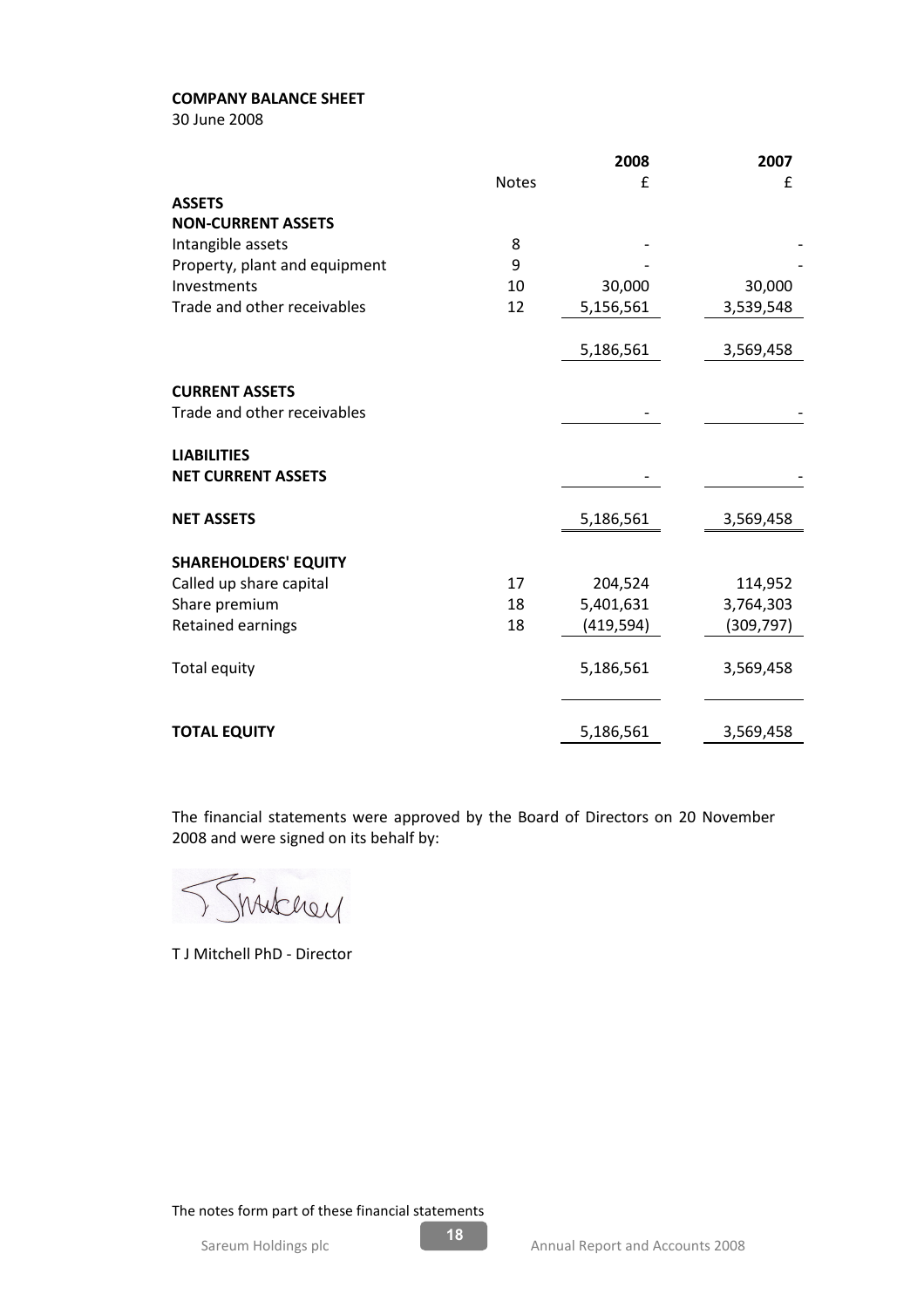# CONSOLIDATED CASH FLOW STATEMENT

For the Year Ended 30 June 2008

|                                                  |              | 2008        | 2007       |
|--------------------------------------------------|--------------|-------------|------------|
|                                                  | <b>Notes</b> | £           | £          |
| Cash flows from operating activities             |              |             |            |
| Cash generated from operations                   | 24           | (1,847,123) | (369, 575) |
| Interest paid                                    |              | (36, 236)   | (16, 953)  |
| Tax received                                     |              | 198,103     | 128,040    |
|                                                  |              |             |            |
| Net cash from operating activities               |              | (1,685,256) | (258, 488) |
|                                                  |              |             |            |
| Cash flows from investing activities             |              |             |            |
| Purchase of intangible fixed assets              |              | (6,500)     | (20, 767)  |
| Purchase of tangible fixed assets                |              | (83,065)    | (498, 182) |
| Sale of tangible fixed assets                    |              |             | 750        |
| Interest received                                |              | 32,927      | 28,202     |
|                                                  |              |             |            |
| Net cash from investing activities               |              | (56, 638)   | (489, 997) |
|                                                  |              |             |            |
| <b>Cash flows from financing activities</b>      |              |             |            |
| Repayment of leasehold improvements loan         |              | (26, 472)   | (31, 851)  |
| Capital element of finance leases                |              | (138,009)   | 214,226    |
| Share issue                                      |              | 89,572      | 21,765     |
| Share premium on issue of shares                 |              | 1,637,328   | 676,195    |
|                                                  |              |             |            |
| Net cash from financing activities               |              | 1,562,419   | 880,335    |
|                                                  |              |             |            |
|                                                  |              |             |            |
| (Decrease)/Increase in cash and cash equivalents |              | (179, 475)  | 131,850    |
| Cash and cash equivalents at beginning of        |              |             |            |
| year                                             | 25           | 660,326     | 528,476    |
|                                                  |              |             |            |
| Cash and cash equivalents at end of year         | 25           | 480,851     | 660,326    |
|                                                  |              |             |            |

The notes form part of these financial statements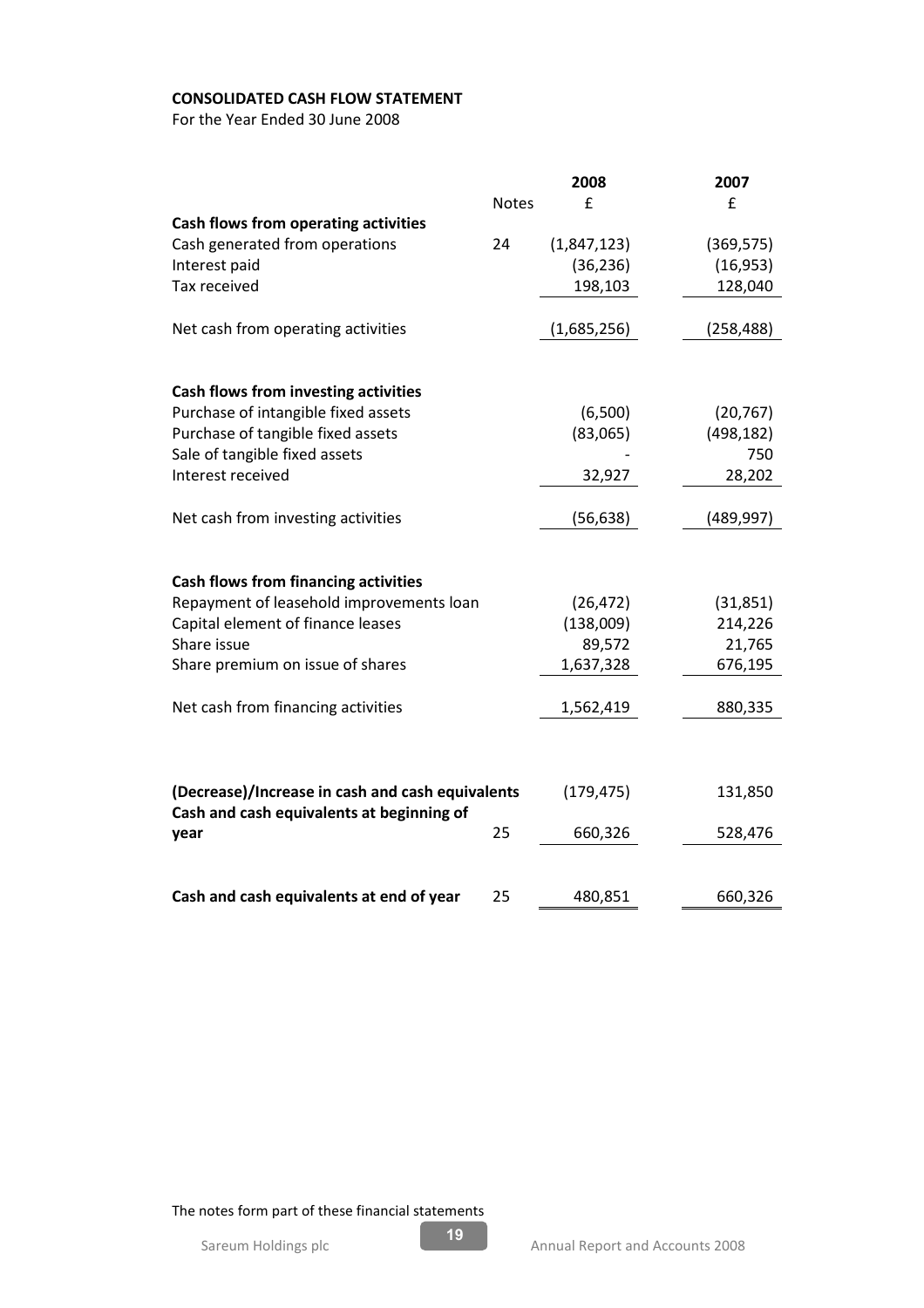## NOTES TO THE CONSOLIDATED FINANCIAL STATEMENTS

For the Year Ended 30 June 2008

## 1. ACCOUNTING POLICIES

## Basis of preparation

These financial statements have been prepared in accordance with International Financial Reporting Standards and IFRIC interpretations and with those parts of the Companies Act 1985 applicable to companies reporting under IFRS. The financial statements have been prepared under the historical cost convention. This is the first year that the company has adopted IFRS and the transition from UK GAAP has not resulted in any restatement of the figures.

## Going concern

Sareum Holdings plc is a research and development based business, with at present no currently marketed products. The directors, who regularly review forecasts of trading and cash flows and compare these with available funding, consider that the Group has sufficient resources for the foreseeable future and thus they continue to adopt the going concern basis in the preparation of these financial statements.

## Amortisation of intangibles

Amortisation is calculated so as to write off the cost of an asset over the useful economic life of that asset as follows:

Intellectual property - straight line over 5 years

## Tangible fixed assets

Depreciation is provided at the following annual rates in order to write off each asset over its estimated useful life or, if held under a finance lease, over the lease term, whichever is the shorter.

| Leasehold improvements | the remaining life of the lease        |
|------------------------|----------------------------------------|
| Laboratory equipment   | straight line over four years          |
| Fixtures and computers | straight line over three or four years |

## Deferred tax

Deferred tax is recognised in respect of all timing differences that have originated but not reversed at the balance sheet date where transactions or events have occurred at that date that will result in an obligation to pay more, or a right to pay less or to receive more tax, with the following exception:

Deferred tax assets are recognised only to the extent that the Directors consider that it is more likely than not that there will be suitable taxable profits from which the future reversal of the underlying timing differences can be deducted.

Deferred tax is measured on an undiscounted basis at the tax rates that are expected to apply in the periods in which timing differences reverse, based on the tax rates and laws enacted or substantively enacted at the balance sheet date.

## Research and development

Research and development expenditure is written off in the year in which it is incurred.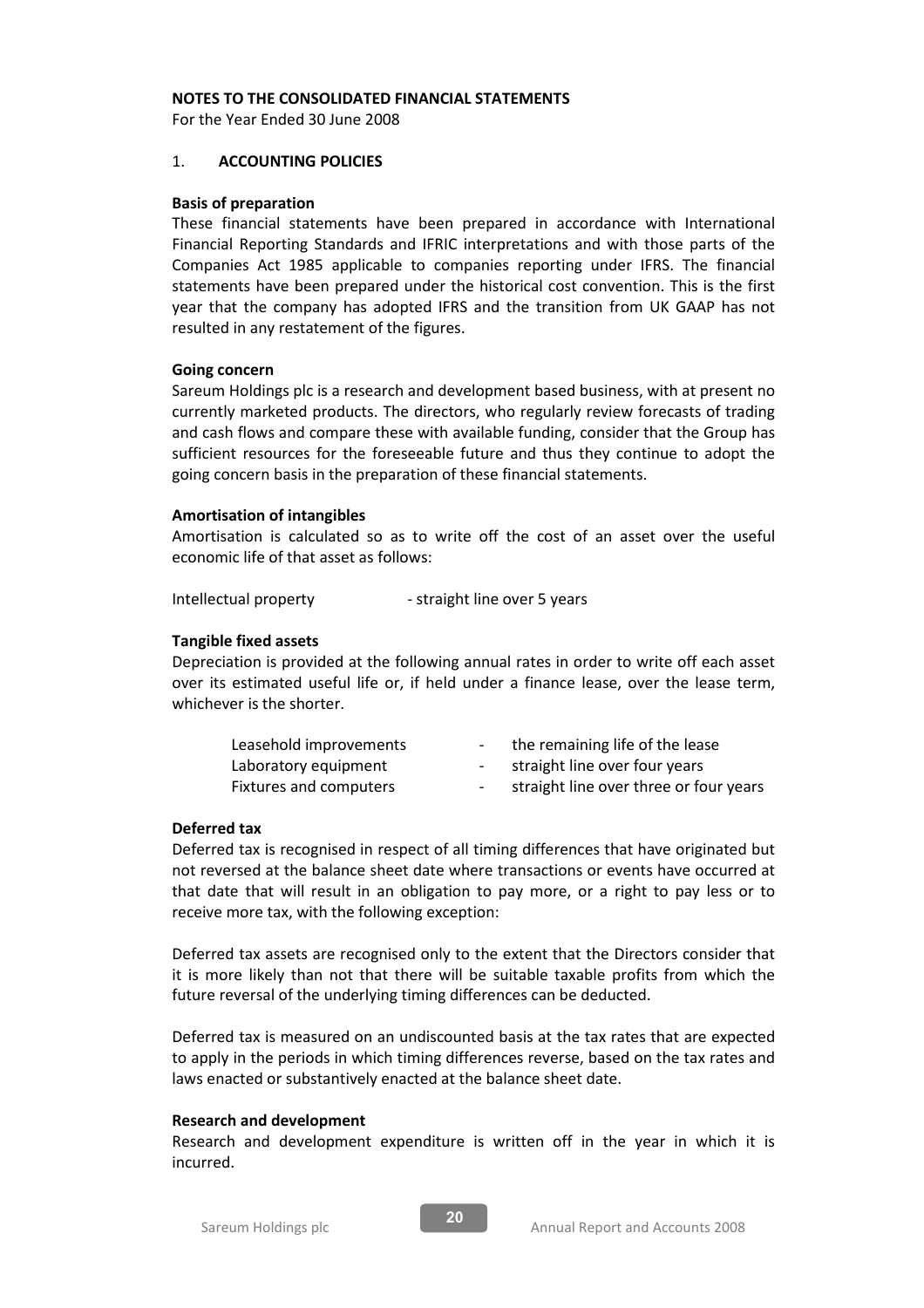For the Year Ended 30 June 2008

# 1. ACCOUNTING POLICIES - continued

## Finance leases and hire purchase contracts

Tangible assets acquired under finance leases and hire purchase contracts are capitalised at their estimated fair value at the date of inception of the contract of each lease. The total finance charges are allocated over the period of the lease in such a way as to give a reasonable constant charge on the outstanding liability.

## Operating lease agreements

Rentals applicable to operating leases where substantially all the benefits and risks of ownership remain with the lessor are charged against profits on a straight line basis over the period of the lease.

## Revenue recognition

The revenue shown in the profit and loss account relates to the provision of research and development services and the hire of equipment. The revenue recognised represents the value of work completed within the period.

## Employee share scheme

The Company operates share based incentive schemes. The cost of awards to employees, being the difference between the market price at the date of the award and the amount of consideration due, is recognised over the period of the employee's related performance where there is a reasonable expectation that the performance criteria will be met. The share options granted during the year are calculated to have a zero fair value under IFRS2 using the Black-Scholes pricing model.

# Pension contributions

The Group does not operate a pension scheme for the benefit of its employees, but instead makes contributions to their personal pension policies. The contributions due for the period are charged to the profit and loss account.

# 2. TURNOVER

The turnover and loss before taxation are attributable to the principal activities of the group.

An analysis of turnover by geographical market is given below:

|                       | 2008      | 2007      |
|-----------------------|-----------|-----------|
|                       | f         | f         |
| United Kingdom        | 330,552   | 374,023   |
| <b>Rest of Europe</b> | 691,153   | 679,304   |
| USA                   | 480,802   | 1,417,349 |
|                       |           |           |
|                       | 1,502,507 | 2,470,676 |
|                       |           |           |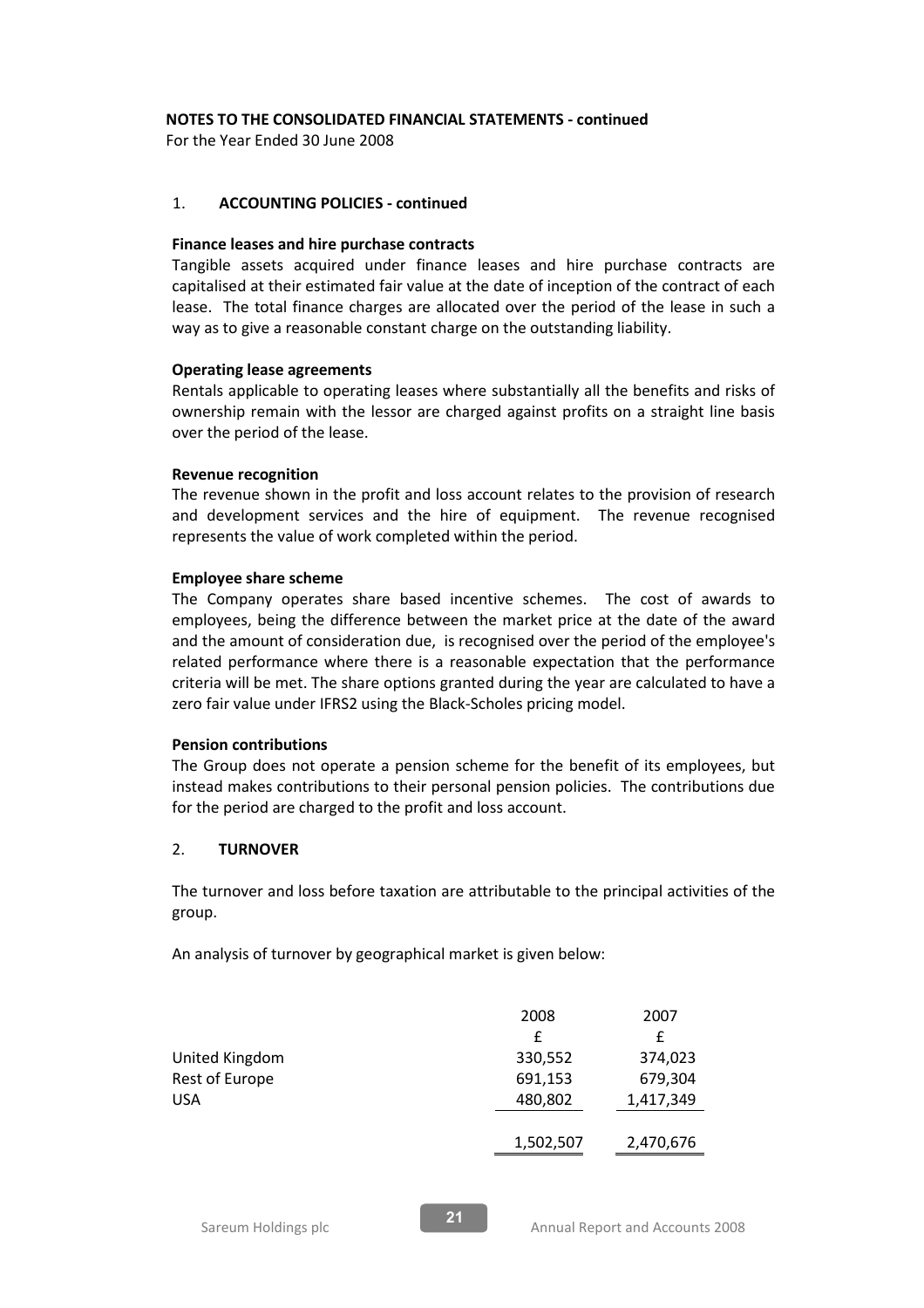For the Year Ended 30 June 2008

# 3. EMPLOYEES AND DIRECTORS

|                                                                                   | 2008    | 2007    |  |
|-----------------------------------------------------------------------------------|---------|---------|--|
|                                                                                   |         |         |  |
| Directors' emoluments                                                             | 372.437 | 361,664 |  |
| Directors' pension contributions to money purchase schemes                        | 18,622  | 17,400  |  |
| The number of directors to whom retirement benefits were accruing was as follows: |         |         |  |

| Money purchase schemes |  |
|------------------------|--|
|                        |  |

Information regarding the highest paid director is as follows:

|                                                 | 2008   | 2007   |
|-------------------------------------------------|--------|--------|
|                                                 |        |        |
| Emoluments etc                                  | 97.560 | 95.926 |
| Pension contributions to money purchase schemes | 5,530  | 5.400  |

|                       | 2008      | 2007      |
|-----------------------|-----------|-----------|
| <b>Staff Costs:</b>   | £         | £         |
| Wages and salaries    | 1,415,081 | 1,264,855 |
| Social security costs | 156,831   | 142,440   |
| Other pension costs   | 82,254    | 76,641    |
|                       | 1,654,166 | 1,483,936 |

The average monthly number of employees during the year was as follows:

|                       | 2008 | 2007 |
|-----------------------|------|------|
| Office and management | 8    |      |
| Research              | 25   | 23   |
|                       | 33   | 30   |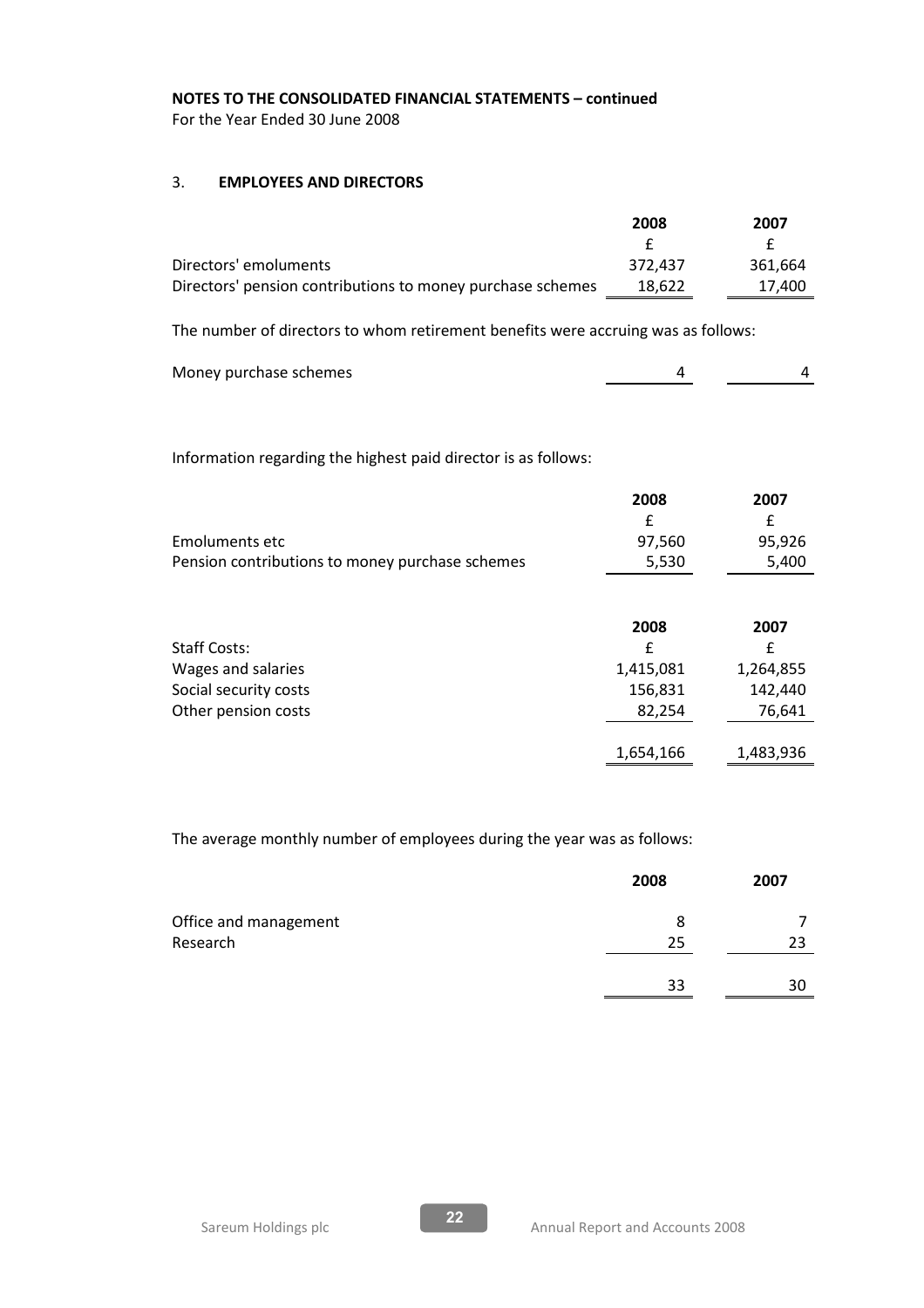For the Year Ended 30 June 2008

# 4. NET FINANCE COSTS

|                                 | 2008<br>£ | 2007<br>£ |
|---------------------------------|-----------|-----------|
| Finance income:                 |           |           |
| Deposit account interest        | 32,927    | 28,202    |
| Finance costs:                  |           |           |
| Loan for leasehold improvements | 5,602     | 9,509     |
| Capital leases                  | 30,634    | 7,444     |
|                                 | 36,236    | 16,953    |
| Net finance costs               | 3,309     | (11, 249) |

# 5. LOSS BEFORE TAX

The loss before tax is stated after charging:

|                                           | 2008      | 2007      |
|-------------------------------------------|-----------|-----------|
|                                           | f         | £         |
| Other operating leases                    | 144,077   | 129,891   |
| Depreciation - owned assets               | 263,413   | 255,231   |
| Depreciation - assets on finance leases   | 110,643   | 16,325    |
| Loss on disposal of fixed assets          |           | 3,112     |
| Intellectual property amortisation        | 11,345    | 7,584     |
| Auditors' remuneration                    | 9,250     | 9,600     |
| Auditors' remuneration for non audit work |           |           |
| - taxation services                       | 850       | 800       |
| Foreign exchange differences              | 7,934     | 38,733    |
| Research and development                  | 2,169,439 | 1,899,292 |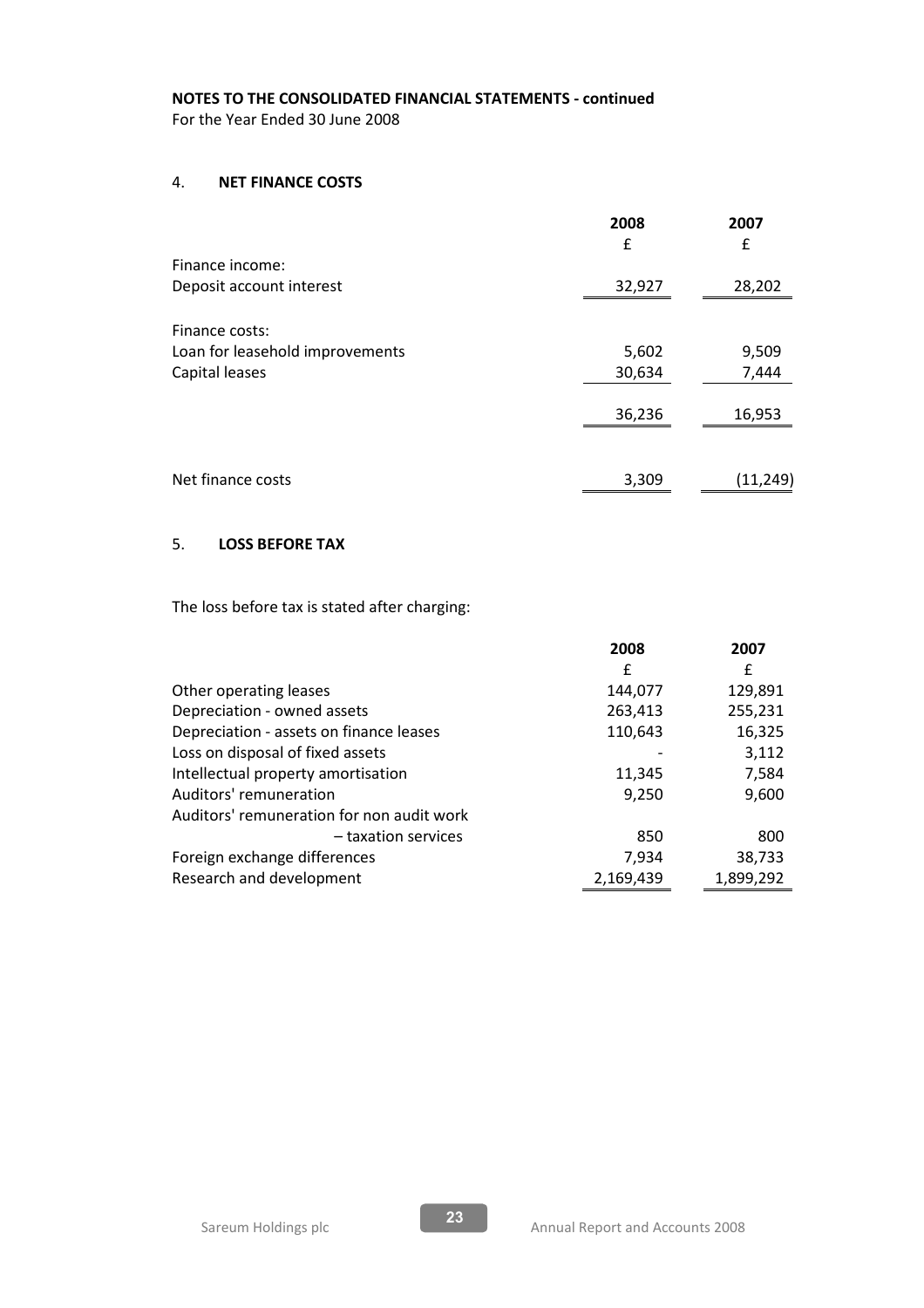For the Year Ended 30 June 2008

# 6. TAX

## Analysis of the tax credit

|                                      | 2008       | 2007       |
|--------------------------------------|------------|------------|
|                                      |            | f          |
| Current tax:                         |            |            |
| Tax                                  | (327, 232) | (195, 441) |
|                                      |            |            |
| Total tax credit in income statement | (327, 232) | (195, 441) |

## Factors affecting the tax charge

The tax assessed for the year is higher (2007 - lower) than the standard rate of corporation tax in the UK. The difference is explained below:

|                                                                                                                       | 2008<br>f   | 2007<br>f  |
|-----------------------------------------------------------------------------------------------------------------------|-------------|------------|
| Loss on ordinary activities before tax                                                                                | (2,019,589) | (722, 827) |
| Loss on ordinary activities<br>multiplied by the standard rate of corporation tax<br>in the UK of 20.25% (2007 - 19%) | (408, 966)  | (137, 337) |
| Effects of:                                                                                                           |             |            |
| Expenses not allowable for tax purposes                                                                               | 657         | 356        |
| Capital allowances for period in excess of depreciation                                                               | (124, 814)  | (47,607)   |
| Unutilised tax losses                                                                                                 | 122,340     | 65,449     |
| Losses surrendered for research and development tax credits                                                           | 410,783     | 119,139    |
| Research and development tax credits claimed                                                                          | (324, 569)  | (195, 441) |
| Prior year under provision                                                                                            | (2,663)     |            |
| Total tax                                                                                                             | (327,232)   | (195,441   |

## Factors that may affect future tax charges

Tax charges in future periods will be affected by unrelieved tax losses of approximately £2,001,975, which remain available to offset against future taxable trading profits.

# 7. LOSS OF PARENT COMPANY

As permitted by Section 230 of the Companies Act 1985, the profit and loss account of the parent company is not presented as part of these financial statements. The parent company's loss for the financial year was £(109,797) (2007 - £(116,889)).

The loss represents costs associated with the Company's obligations to maintain its Aim listing.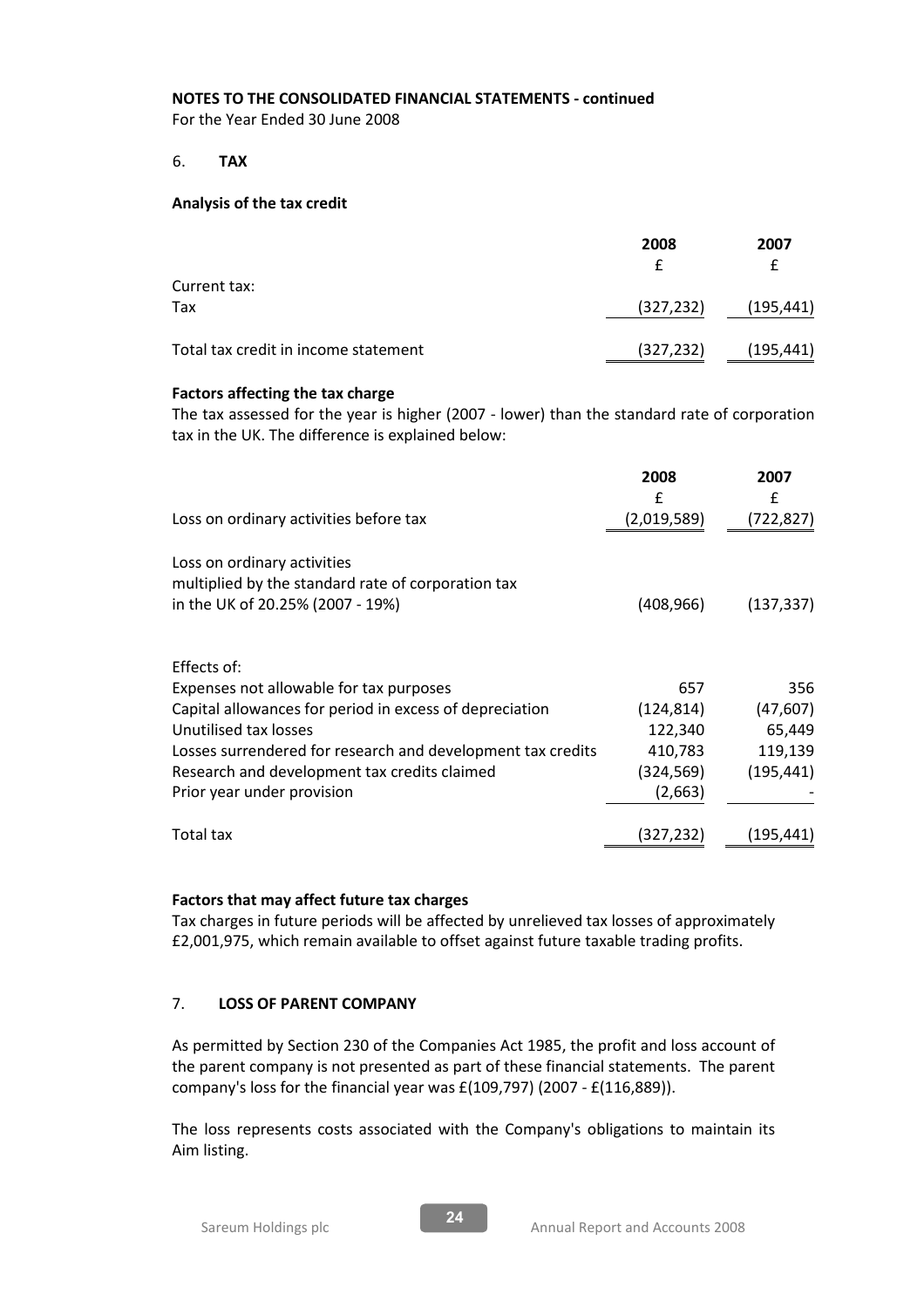For the Year Ended 30 June 2008

# 8. EARNINGS PER SHARE

Basic loss per share is calculated by dividing the loss attributable to ordinary shareholders by 598.110 million being the weighted average number of ordinary shares outstanding during the period (2007: 459.809 million).

Diluted loss per share is calculated using the weighted average number of shares adjusted to assume the conversion of all dilutive potential ordinary shares. In Sareum's case these potential shares represent 21 million (2007: 20 million) options at 2 pence per share. Of these 14 million (2007: 13 million) are staff options which will have lapsed by March 2009 and the remaining 7 million (2007: 7 million) options are exercisable by Ellis Stockbrokers and lapse in October 2009.

# 9. INTANGIBLE ASSETS

Group

|                       | Intellectual<br>property<br>£ |
|-----------------------|-------------------------------|
| <b>COST</b>           |                               |
| At 1 July 2007        | 50,764                        |
| Additions             | 6,500                         |
| At 30 June 2008       | 57,264                        |
| <b>AMORTISATION</b>   |                               |
| At 1 July 2007        | 20,083                        |
| Amortisation for year | 11,345                        |
| At 30 June 2008       | 31,428                        |
| <b>NET BOOK VALUE</b> |                               |
| At 30 June 2008       | 25,836                        |
| At 30 June 2007       | 30,681                        |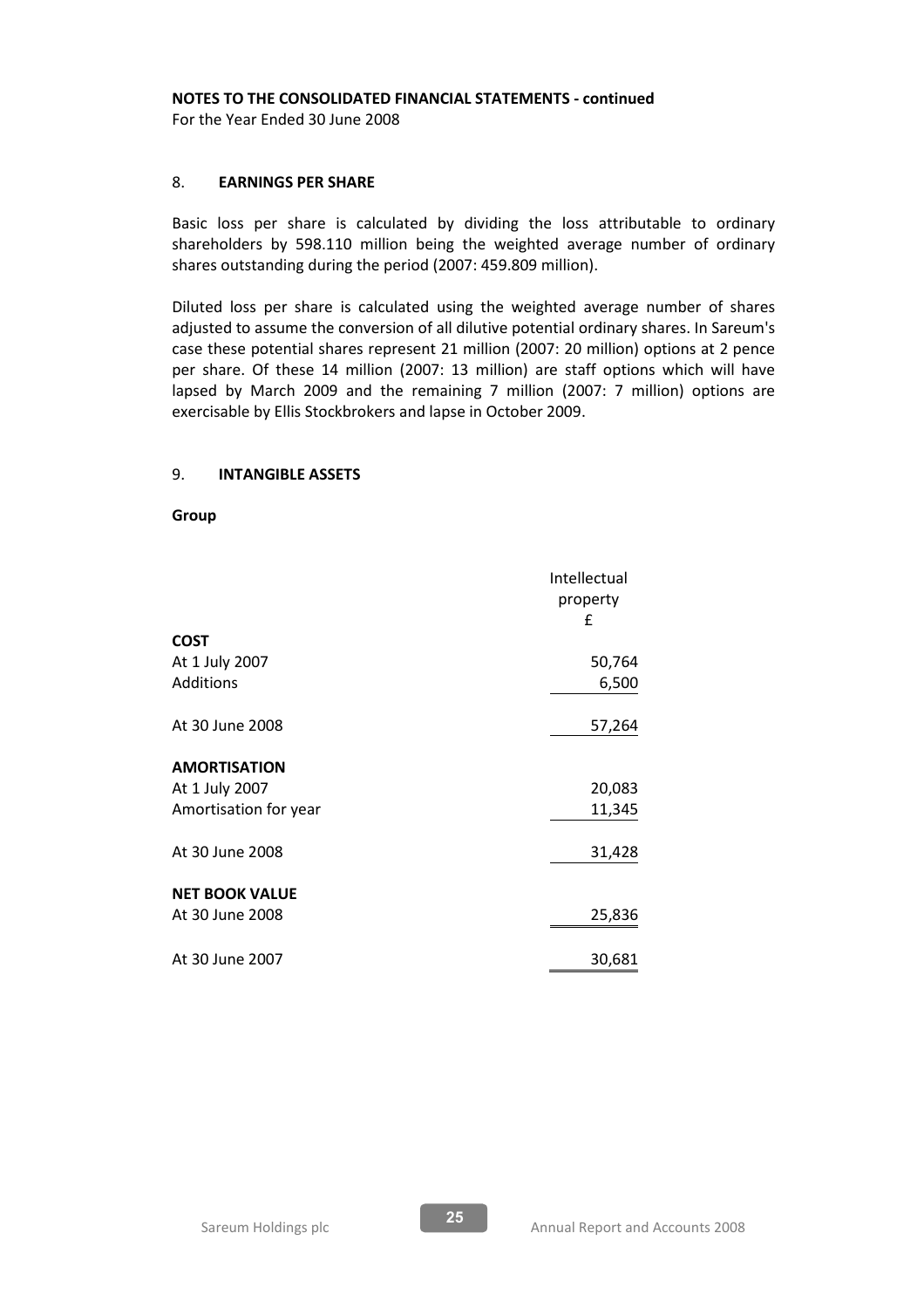For the Year Ended 30 June 2008

# 10. PROPERTY, PLANT AND EQUIPMENT

# Group

|                       |              |            | <b>Fixtures</b> |           |
|-----------------------|--------------|------------|-----------------|-----------|
|                       | Leasehold    | Laboratory | and             |           |
|                       | improvements | equipment  | computers       | Totals    |
|                       | f            | f          | f               | f         |
| <b>COST</b>           |              |            |                 |           |
| At 1 July 2007        | 395,905      | 1,211,237  | 63,342          | 1,670,484 |
| <b>Additions</b>      | 20,971       | 61,490     | 604             | 83,065    |
|                       |              |            |                 |           |
| At 30 June 2008       | 416,876      | 1,272,727  | 63,946          | 1,753,549 |
|                       |              |            |                 |           |
| <b>DEPRECIATION</b>   |              |            |                 |           |
| At 1 July 2007        | 95,794       | 531,525    | 28,331          | 655,650   |
| Charge for year       | 45,008       | 314,704    | 14,344          | 374,056   |
|                       |              |            |                 |           |
| At 30 June 2008       | 140,802      | 846,229    | 42,675          | 1,029,706 |
|                       |              |            |                 |           |
| <b>NET BOOK VALUE</b> |              |            |                 |           |
| At 30 June 2008       | 276,074      | 426,498    | 21,271          | 723,843   |
|                       |              |            |                 |           |
| At 30 June 2007       | 300,111      | 679,712    | 35,011          | 1,014,834 |
|                       |              |            |                 |           |

The net book value in respect of assets held under finance leases is as follows:

|              | 2008    | 2007    |
|--------------|---------|---------|
|              | £       | £       |
| Laboratory   | 263,179 | 372,523 |
| equipment    |         |         |
| Fixtures and | 4,871   | 6,170   |
| computers    |         |         |
|              |         |         |
|              | 268,050 | 378,693 |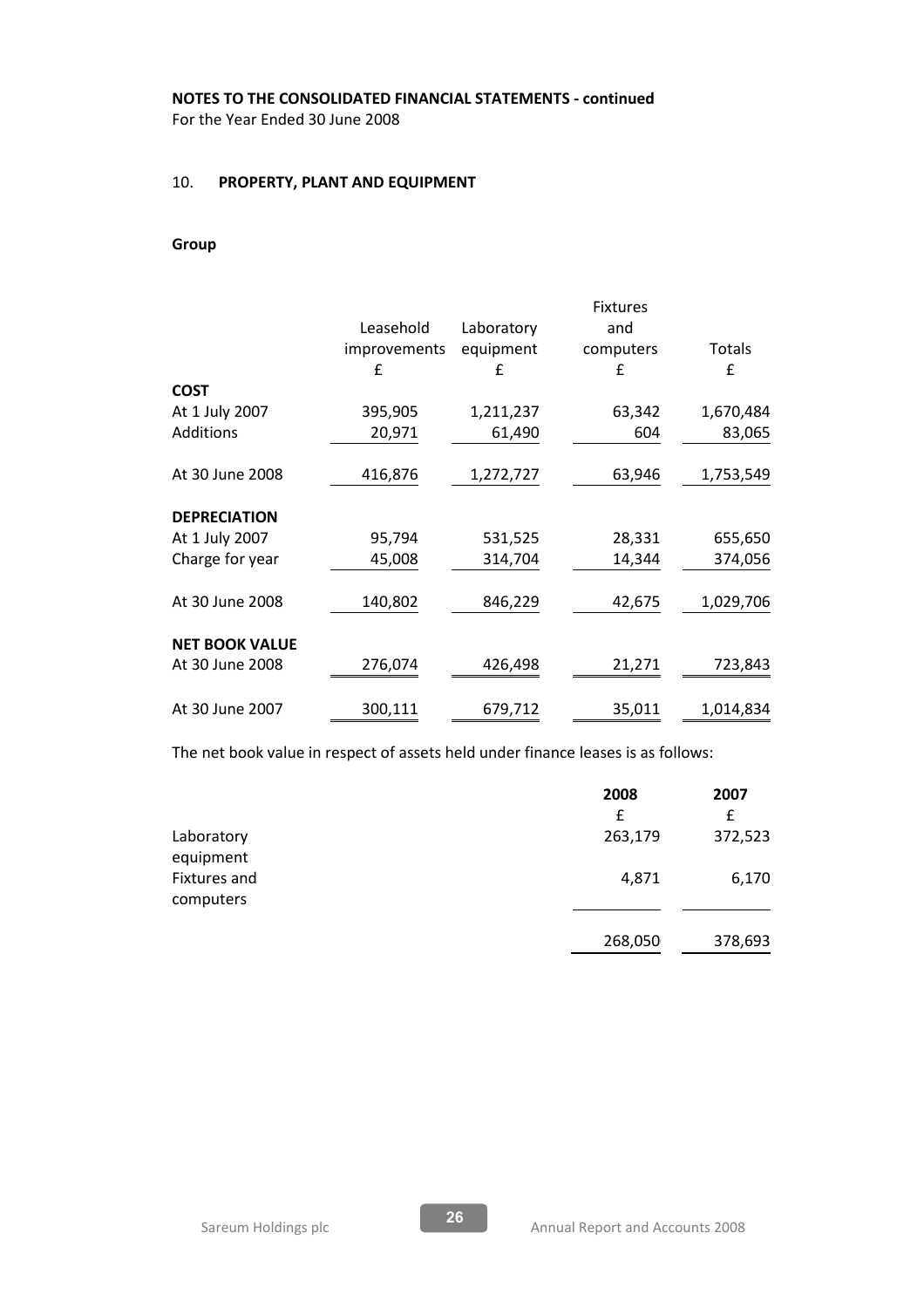For the Year Ended 30 June 2008

#### 11. INVESTMENTS

| Company               |              |
|-----------------------|--------------|
|                       | Shares in    |
|                       | group        |
|                       | undertakings |
|                       | £            |
| <b>COST</b>           |              |
| At 1 July 2007        |              |
| and 30 June 2008      | 30,000       |
|                       |              |
| <b>NET BOOK VALUE</b> |              |
| At 30 June 2008       | 30,000       |
|                       |              |
| At 30 June 2007       | 30,000       |

On 5 July 2004, the Company acquired 100% of the issued share capital of Sareum Limited; a company incorporated in England and Wales and operating in the United Kingdom. In consideration, the shareholders in Sareum Limited received ordinary shares in Sareum Holdings plc and a loan to finance its operations. This event was not an acquisition in the normal way but purely a mechanism for floating Sareum Limited on AIM.

# 12. TRADE AND OTHER RECEIVABLES

|                                       | Group   |         | Company   |           |
|---------------------------------------|---------|---------|-----------|-----------|
|                                       | 2008    | 2007    | 2008      | 2007      |
|                                       | £       | f       | £         | £         |
| Current:                              |         |         |           |           |
| Trade debtors                         | 157,737 | 472,439 |           |           |
| Other debtors                         | 1,982   | 30,999  |           |           |
| <b>VAT</b>                            | 754     |         |           |           |
| Prepayments and accrued               |         |         |           |           |
| income                                | 123,229 | 138,300 |           |           |
|                                       | 283,702 | 641,738 |           |           |
| Non-current:<br>Amounts owed by group |         |         |           |           |
| undertakings                          |         |         | 5,156,561 | 3,539,458 |
|                                       |         |         |           |           |
| Aggregate amounts                     | 283,702 | 641,738 | 5,156,561 | 3,539,458 |

The Directors have confirmed that they will not seek repayment of the inter-company balance owing from Sareum Limited within the next 12 months, and therefore this balance is considered to be repayable in more than a year from the balance sheet date.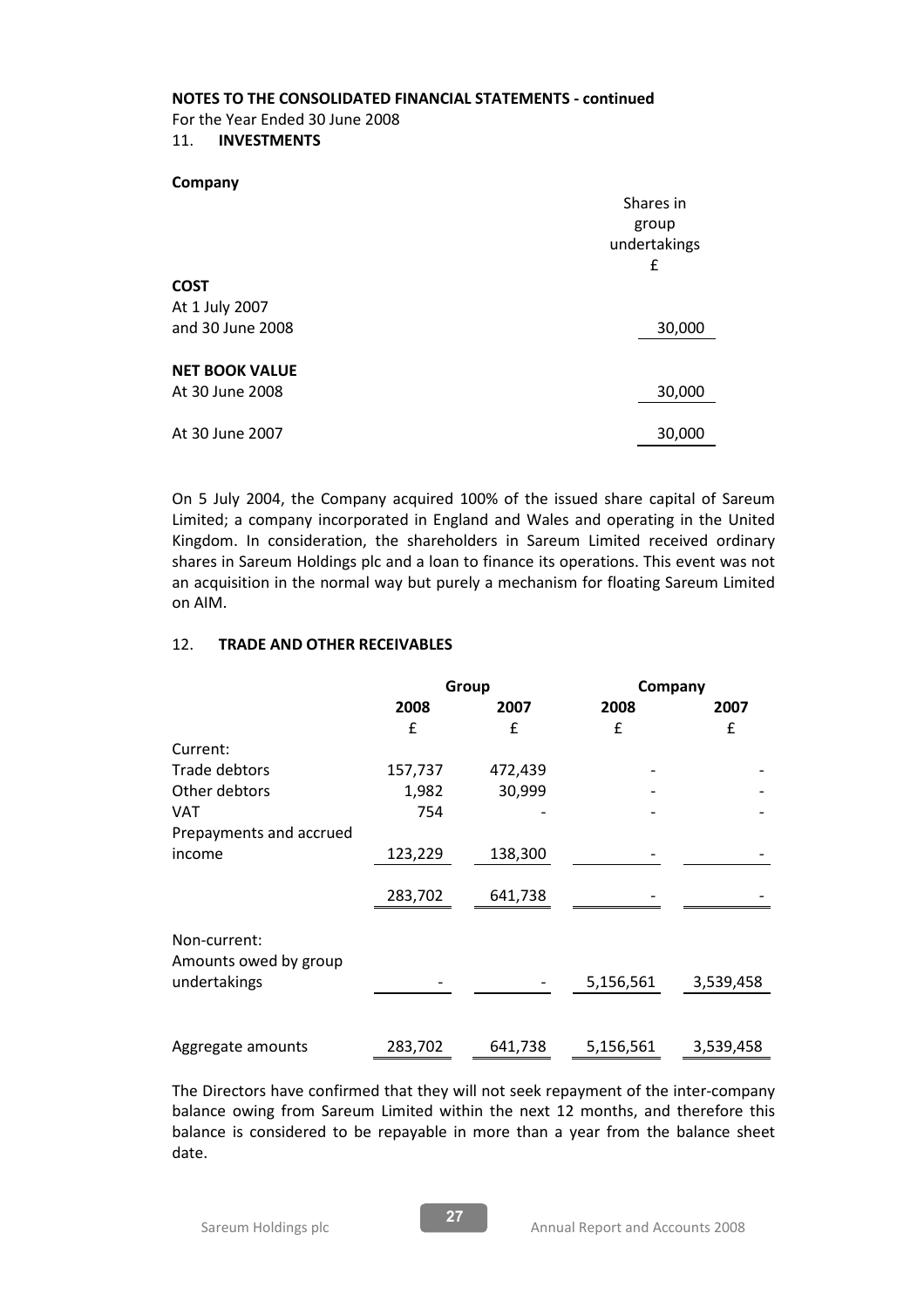For the Year Ended 30 June 2008

# 13. CASH AND CASH EQUIVALENTS

|                      | Group   |         |  |
|----------------------|---------|---------|--|
|                      | 2008    | 2007    |  |
|                      | f       |         |  |
| Bank deposit account | 385,000 | 425,000 |  |
| <b>Bank accounts</b> | 95,851  | 235,326 |  |
|                      |         |         |  |
|                      | 480,851 | 660,326 |  |

# 14. TRADE AND OTHER PAYABLES

|                                 | Group   |         |
|---------------------------------|---------|---------|
|                                 | 2008    | 2007    |
|                                 | £       | £       |
| Current:                        |         |         |
| Trade creditors                 | 126,827 | 282,504 |
| Social security and other taxes | 36,689  | 46,552  |
| Other creditors                 | 9,999   | 8,834   |
| Accruals and deferred income    | 50,807  | 449,675 |
| <b>VAT</b>                      |         | 11,038  |
|                                 |         |         |
|                                 | 224,322 | 798,603 |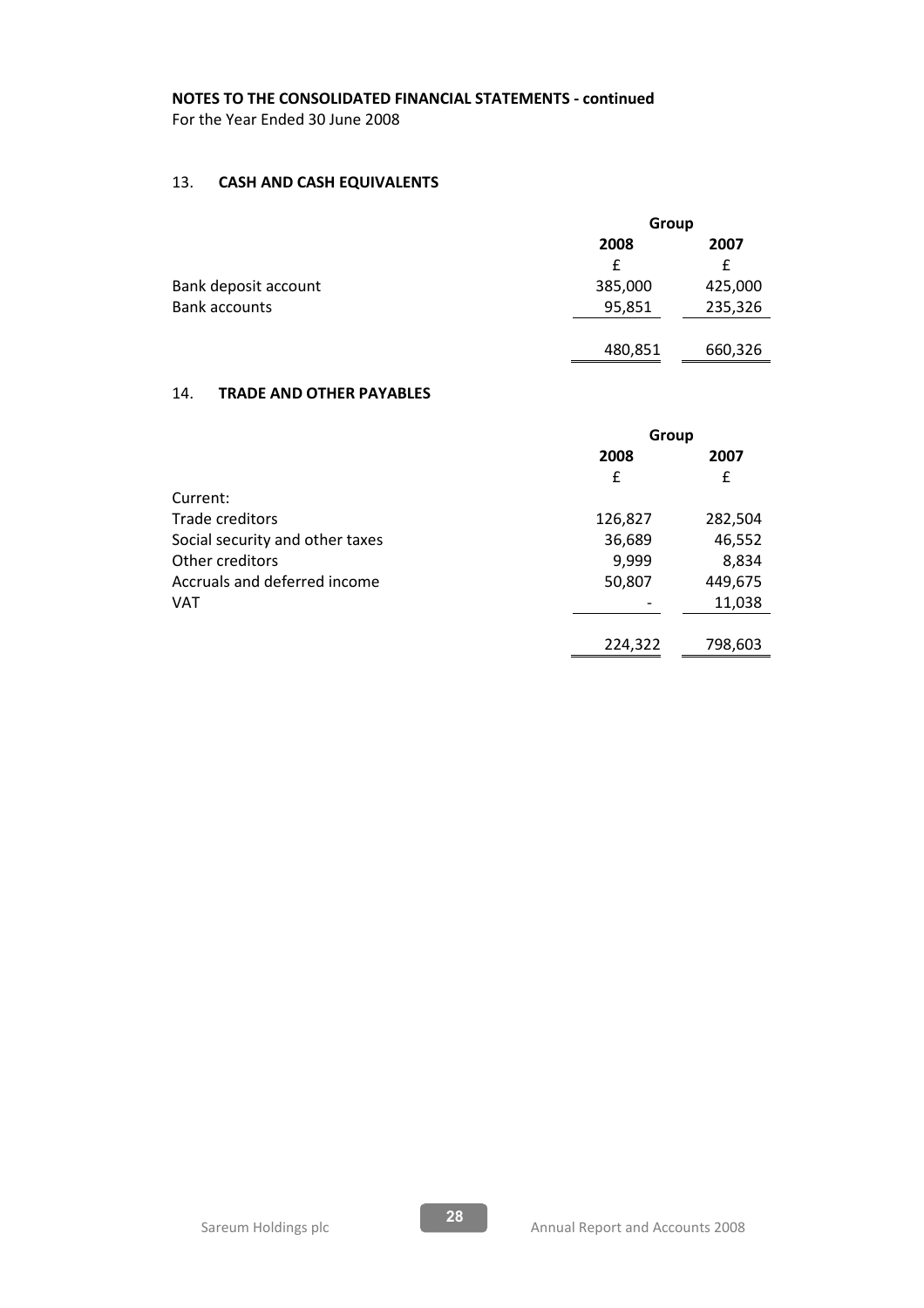For the Year Ended 30 June 2008

# 15. FINANCIAL LIABILITIES - BORROWINGS

|                                 | Group   |         |
|---------------------------------|---------|---------|
|                                 | 2008    | 2007    |
|                                 | £       | £       |
| Current:                        |         |         |
| Loan for leasehold improvements | 34,830  | 32,887  |
| Finance leases (see note 15)    | 53,560  | 185,675 |
|                                 | 88,390  | 218,562 |
| Non-current:                    |         |         |
| Loan for leasehold improvements |         | 28,415  |
| Finance leases (see note 15)    | 125,656 | 131,550 |
|                                 | 125,656 | 159,965 |

# Terms and debt repayment schedule

## Group

|                                    | 1 year<br>or less<br>£ | $1 - 2$<br>years<br>£ | $2 - 5$<br>years<br>£ | Totals<br>£ |
|------------------------------------|------------------------|-----------------------|-----------------------|-------------|
| Loan for leasehold<br>improvements | 34,830                 |                       |                       | 34,830      |
| Finance leases                     | 53,560                 | 62,848                | 62,808                | 179,216     |
|                                    | 88,390                 | 62,848                | 62,808                | 214,046     |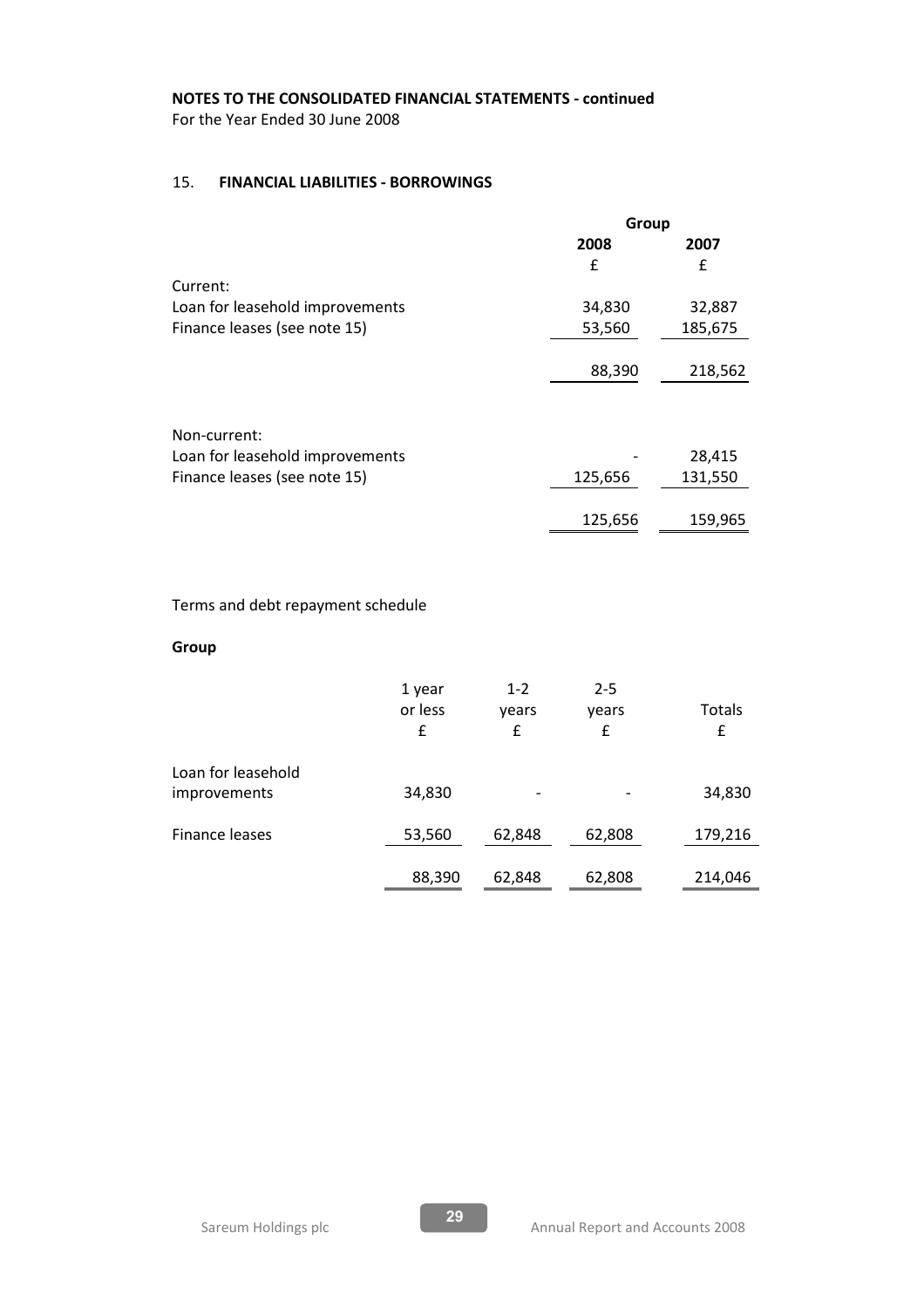For the Year Ended 30 June 2008

# 16. LEASING AGREEMENTS

# Group

Minimum lease payments under finance leases fall due as follows:

|                            | 2008    | 2007    |
|----------------------------|---------|---------|
|                            | f       | £       |
| Net obligations repayable: |         |         |
| Within one year            | 53,560  | 185,675 |
| Between one and five years | 125,656 | 131,550 |
|                            |         |         |
|                            | 179,216 | 317,225 |
|                            |         |         |

At 30 June 2008 the Group was committed to making the following payments during the next year in respect of operating leases:

# Group

# Land and buildings

|                  | 2008    | 2007    |
|------------------|---------|---------|
|                  |         |         |
| Expiring:        |         |         |
| After five years | 144,400 | 144,400 |

# 17. CALLED UP SHARE CAPITAL

| Authorised: Number:                       | Class:                    | Nominal value: | 2008 £     | 2007 £     |
|-------------------------------------------|---------------------------|----------------|------------|------------|
| 40,000,000,000                            | Ordinary<br><b>Shares</b> | 0.025p         | 10,000,000 | 10,000,000 |
| Alloted, issued and fully<br>paid:Number: | Class:                    | Nominal value  |            |            |
| 818,098,000                               | Ordinary<br><b>Shares</b> | 0.025p         | 204,524    | 114,952    |
| (2007: 459,8808,824)                      |                           |                |            |            |

In October 2007 138,888,889 ordinary shares of 0.025 pence were issued at 0.8 pence per share. In April 2008 219,400,000 ordinary shares of 0.025 pence were issued at 0.25 pence per share.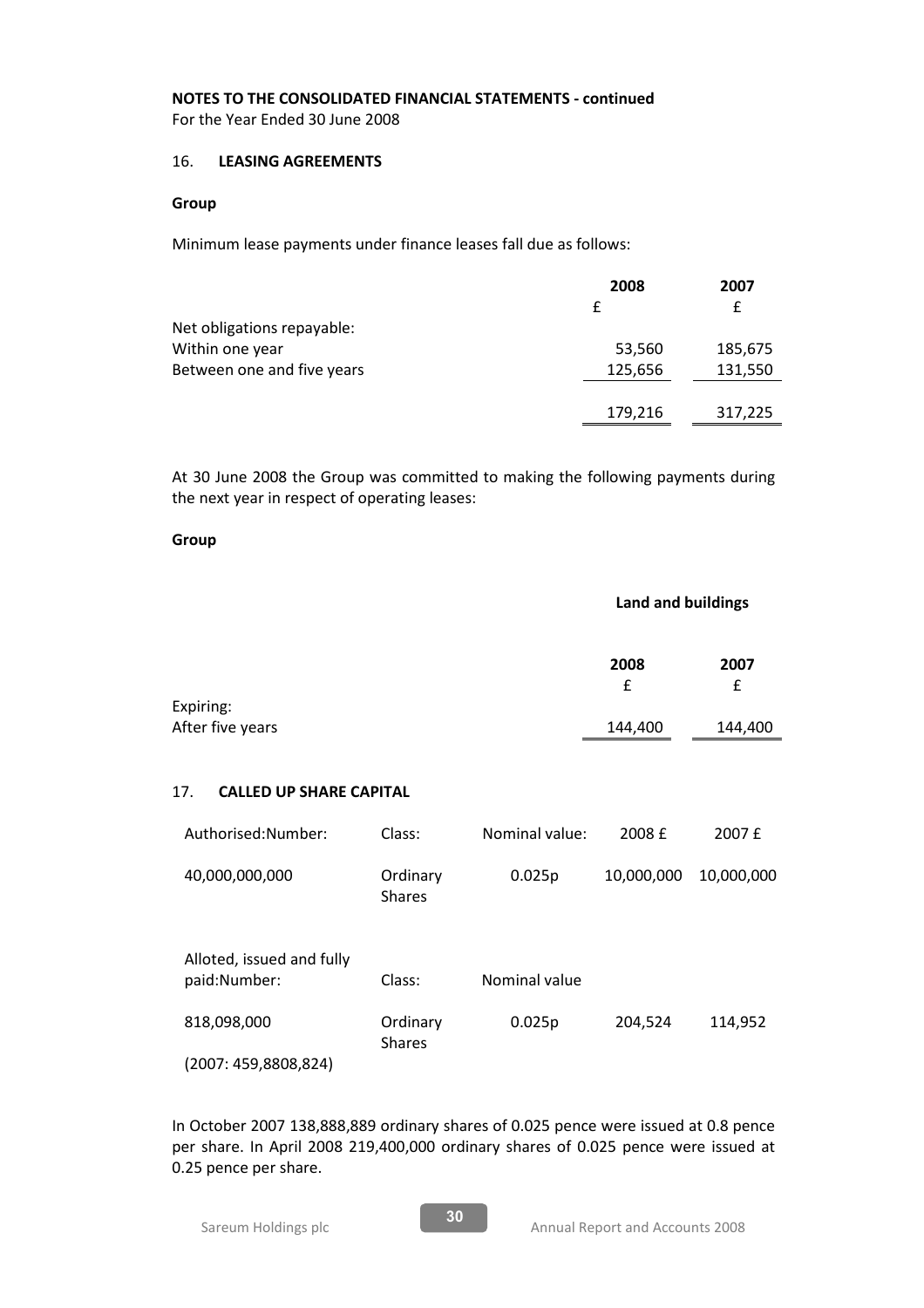For the Year Ended 30 June 2008

## 18. RESERVES

| Group                                  |                            |           |         |                          |
|----------------------------------------|----------------------------|-----------|---------|--------------------------|
|                                        | Retained                   | Share     | Merger  |                          |
|                                        | earnings                   | premium   | reserve | Totals                   |
|                                        | £                          | £         | £       | £                        |
| At 1 July 2007<br>Deficit for the year | (2,513,391)<br>(1,692,357) | 3,764,303 | 27      | 1,250,939<br>(1,692,357) |
| Cash share issue                       |                            | 1,637,328 |         | 1,637,328                |
| At 30 June 2008                        | (4,205,748)                | 5,401,631 | 27      | 1,195,910                |
|                                        |                            |           |         |                          |
| Company                                |                            |           |         |                          |
|                                        | Retained                   | Share     |         |                          |
|                                        | earnings                   | premium   |         | <b>Totals</b>            |
|                                        | f                          | f         |         | £                        |
| At 1 July 2007                         | (309, 797)                 | 3,764,303 |         | 3,454,506                |
| Deficit for the year                   | (109, 797)                 |           |         | (109, 797)               |
| Cash share issue                       |                            | 1,637,328 |         | 1,637,328                |
|                                        |                            |           |         |                          |
| At 30 June 2008                        | (419,594)                  | 5,401,631 |         | 4,982,037                |

# 19. PENSION COMMITMENTS

The Group makes contributions to its employees' own personal pension schemes. The contributions for the period of £82,254 (2007: £76,641) are charged to the profit and loss account. At the balance sheet date contributions of £9,999 (2007: £8,834) were owed and are included in creditors.

# 20. CONTINGENT LIABILITIES

There are no contingent liabilities (2007: £nil).

# 21. RELATED PARTY DISCLOSURES

During the period £34,263 (2007 £nil) was paid to Doppio LLP for consultancy services. Giorgio Reggianni was a director of Sareum Holdings plc and a partner of Doppio LLP.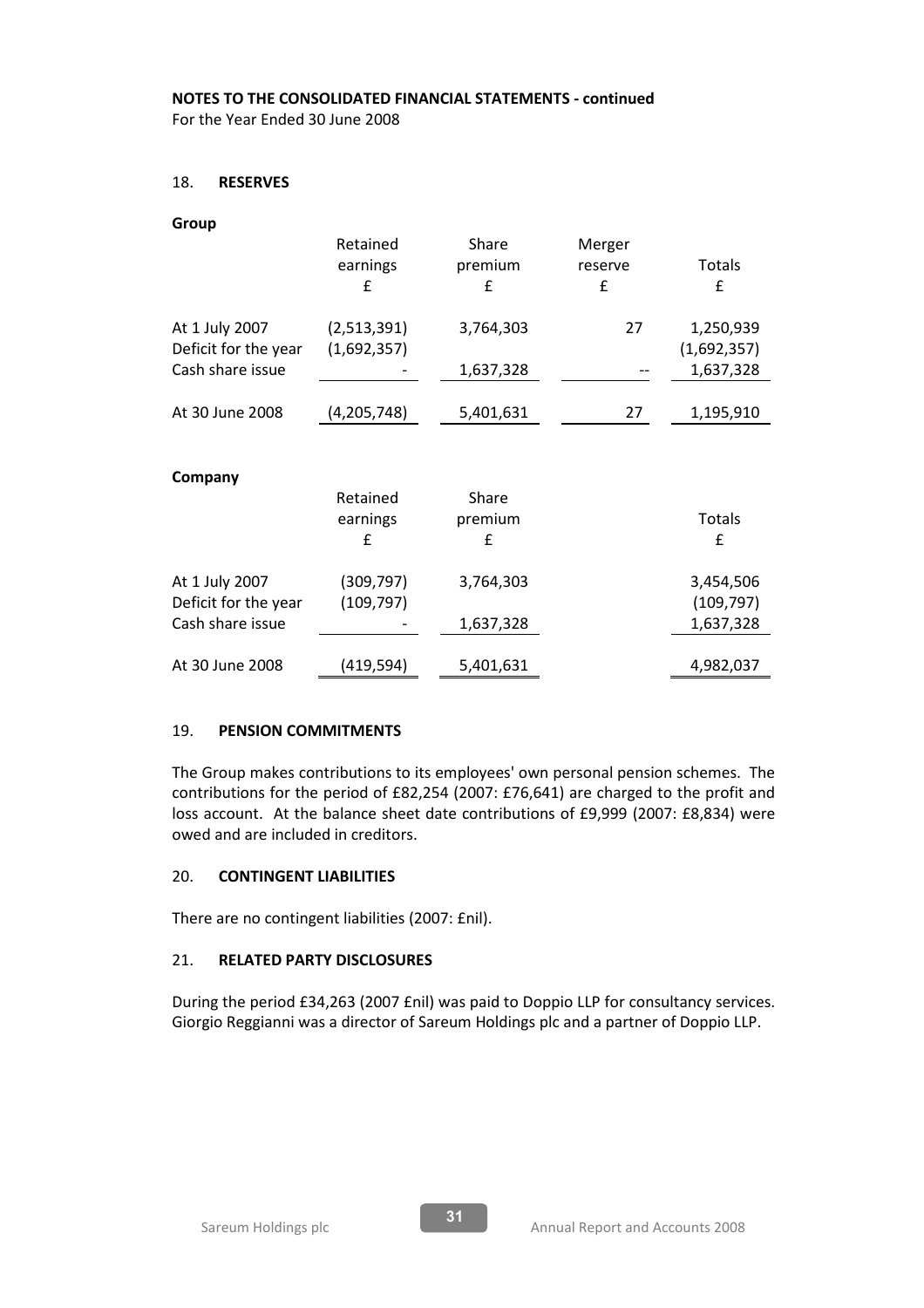For the Year Ended 30 June 2008

# 22. RECONCILIATION OF MOVEMENTS IN RESERVES

Group

|                                 | 2008        | 2007       |
|---------------------------------|-------------|------------|
|                                 | f           | f          |
| Loss for the financial year     | (1,692,357) | (527, 386) |
| New equity share capital        | 89,572      | 21,765     |
| Premium on new share capital    | 1,637,328   | 676,195    |
| Net addition to reserves        | 34,543      | 170,574    |
|                                 |             |            |
| Opening reserves                | 1,365,891   | 1,195,317  |
| <b>Closing reserves</b>         | 1,400,434   | 1,365,891  |
|                                 |             |            |
| Company                         | 2008        | 2007       |
|                                 | f           | f          |
| Loss for the financial year     | (109, 797)  | (116, 889) |
| New equity share capital        | 89,572      | 21,765     |
| Premium on new share capital    | 1,637,328   | 676,195    |
|                                 |             |            |
| <b>Net addition to reserves</b> | 1,617,103   | 581,071    |
| Opening reserves                | 3,569,458   | 2,988,387  |
| <b>Closing reserves</b>         | 5,186,561   | 3,569,458  |

# 23. POST BALANCE SHEET EVENTS

On 26 August 2008 the Group disposed of most of the equipment assets (including Crystal Bank and the fragment screening library) as well as the drug discovery service business for total cash consideration of £720,000. On 30 June 2008 the net book value of the assets sold was £436,623, of which £175,166 related to assets that were subject to lease agreements. Payments of £203,000 have been made to terminate the lease agreements.

Also on 31 July 2008 it was decided to implement a cost reduction programme resulting in the termination of the employment of a number of staff. The total compensation for loss of office arising from this program amounted to £167,860.

Since the balance sheet date the Group has written down the value of leasehold improvements that had a net book value of £276,074 at the year-end.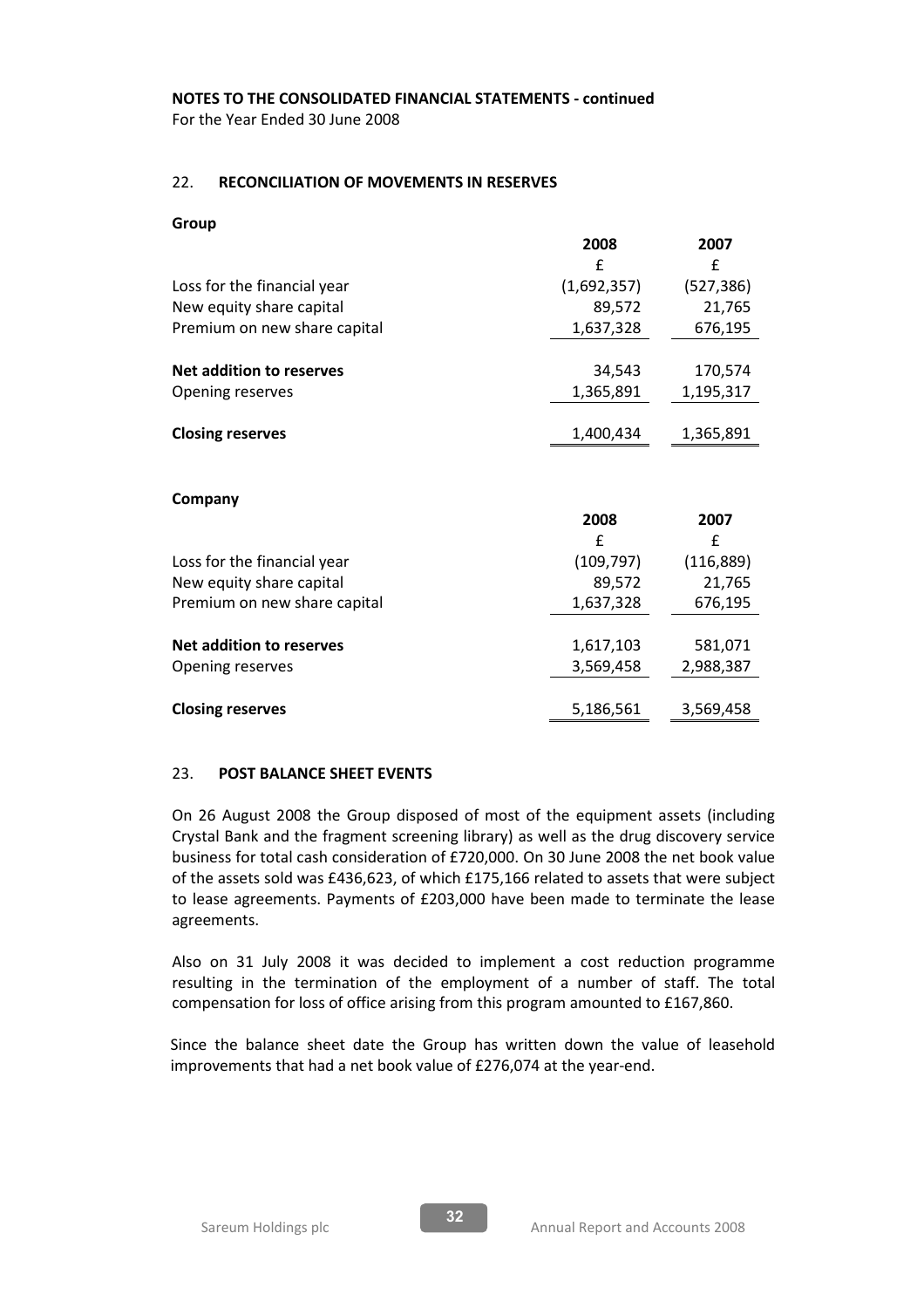For the Year Ended 30 June 2008

# 24. RECONCILIATION OF LOSS BEFORE TAX TO CASH GENERATED FROM OPERATIONS

|                                                    | 2008        | 2007       |
|----------------------------------------------------|-------------|------------|
|                                                    | £           | f          |
| Loss before tax                                    | (2,019,589) | (722, 827) |
| Depreciation charges                               | 385,402     | 279,140    |
| Loss on disposal of fixed assets                   |             | 3,112      |
| Finance costs                                      | 36,236      | 16,953     |
| Finance income                                     | (32, 927)   | (28, 202)  |
|                                                    |             |            |
|                                                    | (1,630,878) | (451, 824) |
| Decrease/(Increase) in trade and other receivables | 358,036     | (332, 796) |
| (Decrease)/Increase in trade and other payables    | (574,281)   | 415,045    |
|                                                    |             |            |
| Cash generated from operations                     | (1.847.123) | (369,575)  |

## 25. CASH AND CASH EQUIVALENTS

The amounts disclosed on the cash flow statement in respect of cash and cash equivalents are in respect of these balance sheet amounts:

## Year ended 30 June 2008

|                           | 30/6/08 | 1/7/07  |
|---------------------------|---------|---------|
|                           |         |         |
| Cash and cash equivalents | 480,851 | 660,326 |
|                           |         |         |
| Year ended 30 June 2007   |         |         |
|                           | 30/6/07 | 1/7/06  |
|                           |         |         |
| Cash and cash equivalents | 660,326 | 528,476 |

# 26. DEFERRED TAX

No provision has been made in the Group's accounts and the amounts not provided for at the end of the year are as follows:

|                                                      | 2008       | 2007       |
|------------------------------------------------------|------------|------------|
|                                                      |            |            |
| Excess of depreciation on fixed assets over taxation |            |            |
| allowance claimed                                    | (9,025)    | (29, 793)  |
| Tax losses available                                 | (420, 414) | (267, 964) |
|                                                      | (429, 439) | (297,757)  |

A potential deferred tax asset of £429,439 has not been recognised, as the Directors do not believe that the Company will make sufficient taxable profits in the foreseeable future to justify a provision. The deferred tax asset would be recognised should sufficient profits be generated in the future against which it may be recovered.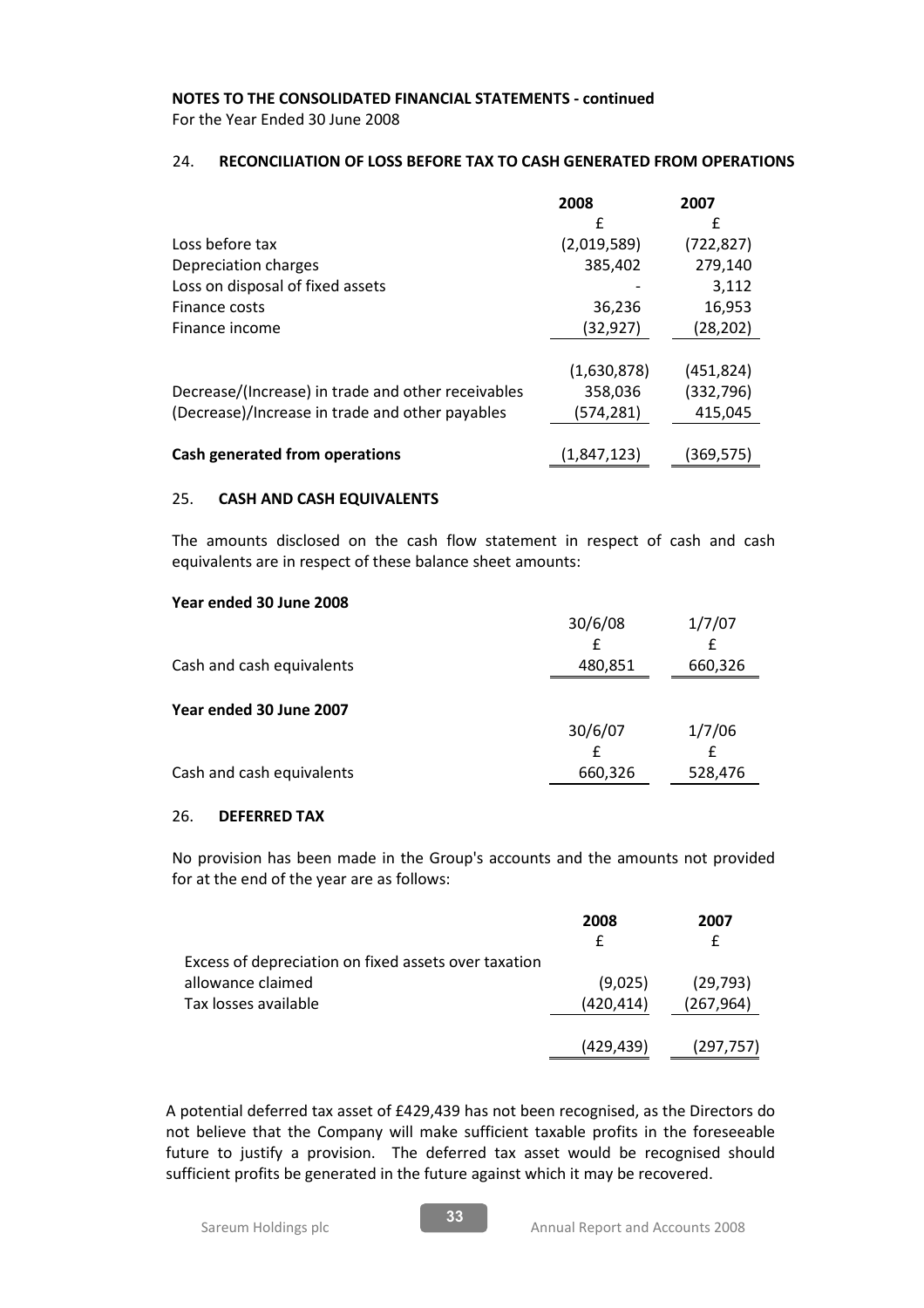#### NOTICE OF ANNUAL GENERAL MEETING

Notice is hereby given that the Annual General Meeting (AGM) of Sareum Holdings plc (the Company) will be held on 27 January 2009, at 10am at the offices of John East & Partners Limited, 10 Finsbury Square, London EC2A 1AD for the following purposes:

#### Ordinary Resolution

To consider and, if thought fit, pass the following ordinary resolutions:

- 1. To receive and adopt the Directors' Report and financial statements for the year ended 30 June 2008.
- 2. To receive and adopt the Remuneration Committee report for the year ended 30 June 2008.
- 3. To re-elect Drs Tim Mitchell and John Reader who retire by rotation under sections 76 and 77 of the Articles of Association, and who being eligible, offers themselves for re-election as Director.
- 4. To confirm the appointment of Shipleys LLP as auditors of the Company to hold office until the conclusion of the next AGM at which accounts are laid before the Company and to authorise the Directors to fix their remuneration.
- 5. That the Directors be and they are generally and unconditionally authorised for the purposes of section 80 of the Companies Act 1985 (the Act) to exercise all the powers of the Company to allot relevant securities (within the meaning of that section) up to an aggregate nominal amount of £125,000 provided that this authority is for a period expiring at the Company's next AGM but the Company may before such expiry make an offer or agreement which would or might require relevant securities to be allotted after such expiry and the Directors may allot relevant securities in pursuance of such offer or agreement notwithstanding that the authority conferred by this resolution has expired. This authority is in substitution for all earlier authorities, to the extent unused.

#### Special Resolution

- 6. That subject to the passing of the previous resolution the Directors be and they are empowered in accordance with section 95 of the Act to allot equity securities (as defined in section 94 of the Act) wholly for cash pursuant to the authority conferred by the previous resolution as if section 89 (1) of the Act did not apply to any such allotment, provided that this power shall be limited to the allotment of equity securities:
- (a) in connection with an offer of such securities by way of rights to holders of ordinary shares in proportion (as nearly as may be practicable) to their respective holdings of such shares, but subject to such exclusions or other arrangements as the Directors may deem necessary or expedient in relation to fractional entitlements or any legal or practical problems under the laws of any territory, or the requirements of any regulatory body or stock exchange; and
- (b) otherwise than pursuant to sub-paragraph (a) above up to an aggregate nominal amount of £125,000;

and shall expire on the conclusion of the next AGM of the Company after the passing of this resolution, save that the Company may before such expiry, make an offer or agreement which would or might require equity securities to be allotted after such expiry and the Directors may allot equity securities of any such offer or agreement notwithstanding that the power conferred by this resolution has expired.

By order of the Board

Tony Bunn, Company Secretary 22 December 2008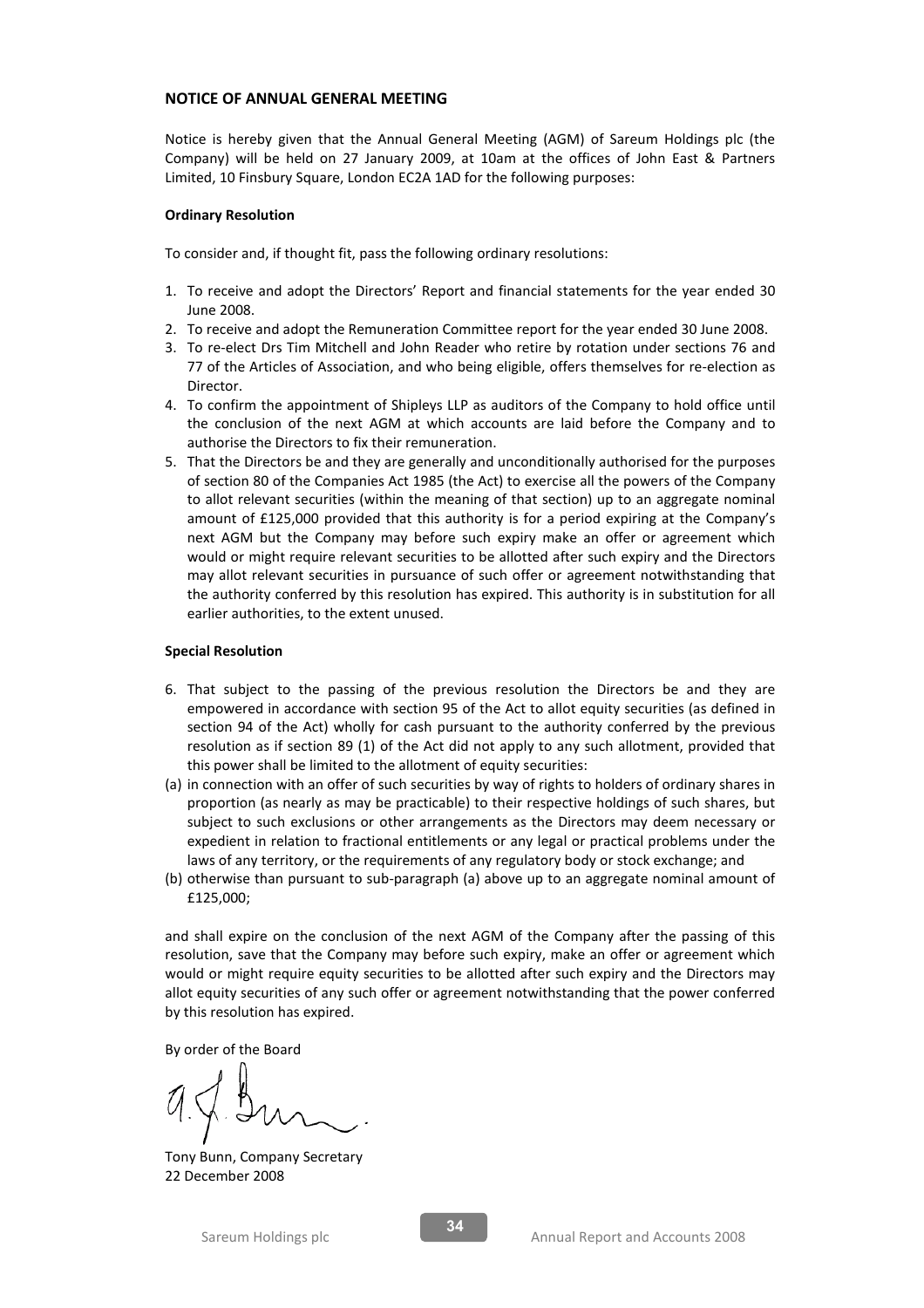## NOTICE OF ANNUAL GENERAL MEETING - continued

#### **Notes**

- 1. Any member entitled to attend and vote at the AGM is entitled to appoint one or more proxies (who need not be a member of the Company) to attend and, on a poll, vote instead of the member. Completion and return of a form of proxy will not preclude a member from attending and voting at the meeting in person, should he subsequently decide to do so.
- 2. In order to be valid, any form of proxy, power of attorney or other authority under which it is signed, or a notarially certified or office copy of such power or authority, must reach the Company's Registrars, Capita Registrars (Proxies), PO Box 25, Beckenham, Kent BR3 4BR, not less than 48 hours before the time of the meeting or of any adjournment of the meeting.
- 3. As permitted by Regulation 41 of the Uncertificated Securities Regulations 2001, shareholders who hold shares in uncertificated form must be entered on the Company's share register at 9am on 25 January 2009 in order to be entitled to attend and vote at the AGM. Such shareholders may only cast votes in respect of shares held at such time. Changes to entries on the relevant register after that time shall be disregarded in determining the rights of any person to attend or vote at the meeting.
- 4. Copies of the service contracts of each of the Directors, and the register of Directors' interests in shares of the Company kept pursuant to section 325 of the Act, will be available for inspection at the registered office of the Company during usual business hours on any weekday (Saturdays and public holidays excluded) from the date of this notice until the date of the AGM and at the place of the AGM from at least 15 minutes prior to and until the conclusion of the AGM.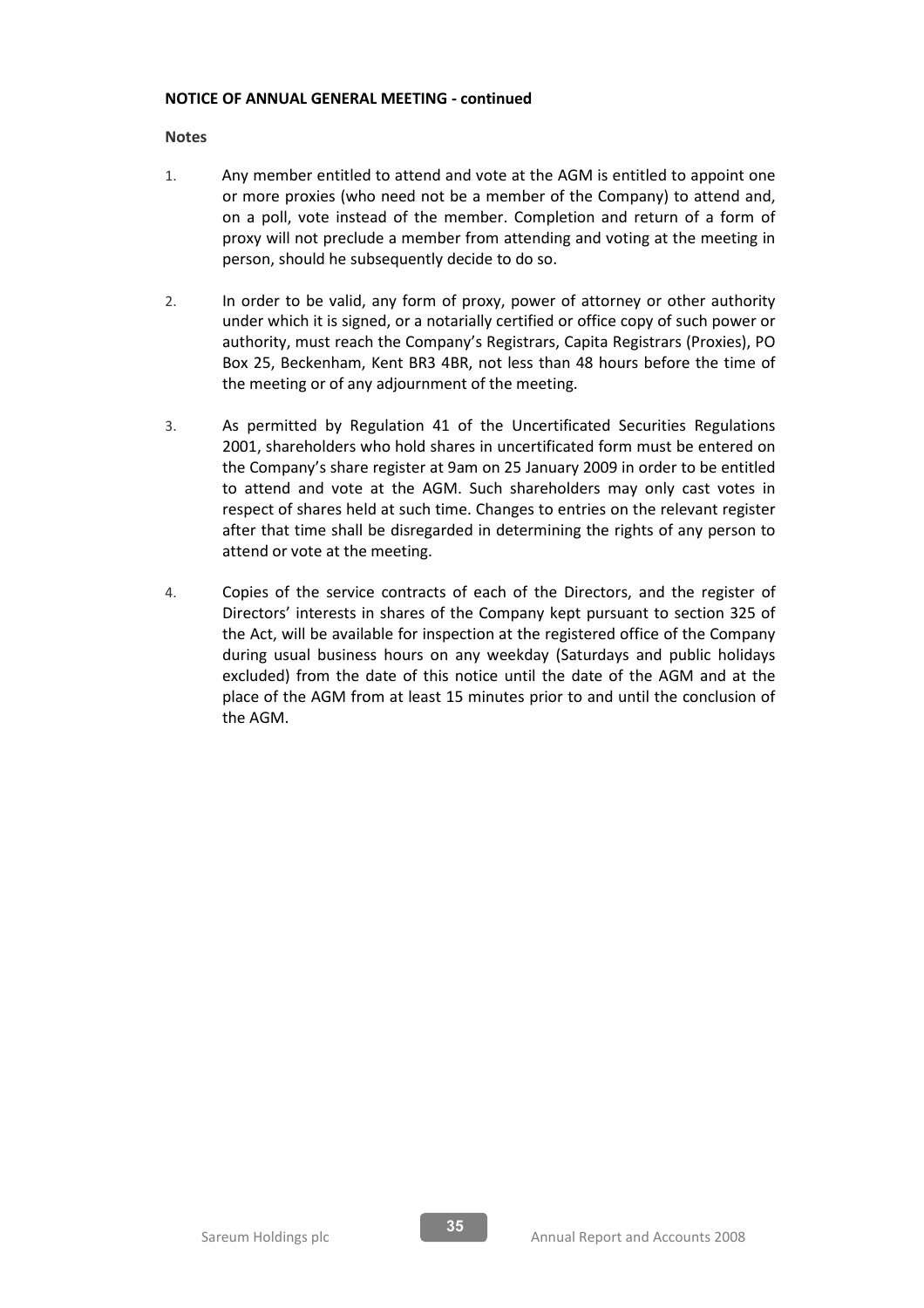## FORM OF PROXY

I/We (block capital) ................................................ of ..........................................................................

Being a member/members of Sareum Holdings plc hereby appoint the Chairman of the meeting or (see note 1)

........................................................................................................

as my/our proxy to attend and on a poll to vote for me/us and on my/our behalf at the Annual General Meeting of the Company to be held on 27 January 2009 at 10am and at any adjournment thereof. I/We direct, by inserting a cross or other mark in the appropriate box below, how my/our votes are to be cast on each of the resolutions to be proposed at the meeting as indicated below. If no indication is given, the proxy will exercise his/her discretion as to how he/she votes and as to whether or not he/she abstains from voting. Items 1 to 5 are Ordinary Resolutions while item 6 is a special resolution. Please complete, sign and date this form where indicated below (see notes below).

| <b>ORDINARY RESOLUTION</b> |                                                                                                               | For | <b>Against</b> |
|----------------------------|---------------------------------------------------------------------------------------------------------------|-----|----------------|
| 1.                         | To receive and adopt the Directors' Report and financial statements for the year ended 30 June 2008.          |     |                |
| 2.                         | To receive and adopt the Remuneration Committee report for the year ended 30 June 2008.                       |     |                |
| 3.                         | To re-elect Drs Tim Mitchell and John Reader who retire by rotation under sections 76 and 77 of the           |     |                |
|                            | Articles of Association, and who being eligible, offers themselves for re-election as Director.               |     |                |
| 4.                         | To confirm the appointment of Shipleys LLP as auditors of the Company to hold office until the conclusion     |     |                |
|                            | of the next AGM at which accounts are laid before the Company and to authorise the Directors to fix their     |     |                |
|                            | remuneration.                                                                                                 |     |                |
| 5.                         | That the Directors be and they are generally and unconditionally authorised for the purposes of section 80    |     |                |
|                            | of the Companies Act 1985 (the Act) to exercise all the powers of the Company to allot relevant securities    |     |                |
|                            | (within the meaning of that section) up to an aggregate nominal amount of £125,000 provided that this         |     |                |
|                            | authority is for a period expiring at the Company's next AGM but the Company may before such expiry           |     |                |
|                            | make an offer or agreement which would or might require relevant securities to be allotted after such         |     |                |
|                            | expiry and the Directors may allot relevant securities in pursuance of such offer or agreement                |     |                |
|                            | notwithstanding that the authority conferred by this resolution has expired. This authority is in             |     |                |
|                            | substitution for all earlier authorities, to the extent unused.                                               |     |                |
|                            | <b>SPECIAL RESOLUTION</b>                                                                                     |     |                |
| 6.                         | That subject to the passing of the previous resolution the Directors be and they are empowered in             |     |                |
|                            | accordance with section 95 of the Act to allot equity securities (as defined in section 94 of the Act) wholly |     |                |
|                            | for cash pursuant to the authority conferred by the previous resolution as if section 89 (1) of the Act did   |     |                |
|                            | not apply to any such allotment, provided that this power shall be limited to the allotment of equity         |     |                |
|                            | securities:                                                                                                   |     |                |
|                            | (a) in connection with an offer of such securities by way of rights to holders of ordinary shares in          |     |                |
|                            | proportion (as nearly as may be practicable) to their respective holdings of such shares, but subject to such |     |                |
|                            | exclusions or other arrangements as the Directors may deem necessary or expedient in relation to              |     |                |
|                            | fractional entitlements or any legal or practical problems under the laws of any territory, or the            |     |                |
|                            | requirements of any regulatory body or stock exchange; and                                                    |     |                |
|                            | (b) otherwise than pursuant to sub-paragraph (a) above up to an aggregate nominal amount of £125,000;         |     |                |
|                            | and shall expire on the conclusion of the next AGM of the Company after the passing of this resolution,       |     |                |
|                            | save that the Company may before such expiry, make an offer or agreement which would or might require         |     |                |
|                            | equity securities to be allotted after such expiry and the Directors may allot equity securities of any such  |     |                |
|                            | offer or agreement notwithstanding that the power conferred by this resolution has expired.                   |     |                |
|                            |                                                                                                               |     |                |

Signature(s).......................................................................................................................................................dated this.......................................................................................day.........................................................................2008/9

#### NOTES ON COMPLETION OF THE PROXY FORM:

1. You are entitled to appoint a proxy of your own who need not be a shareholder of the Company. If you wish

to appoint a proxy other than the chairman of the meeting, please delete the words "the chairman of the meeting

or" and initial the alteration and PRINT the name and address of the proxy, in the space provided.

2. Any alteration to the form of Proxy should be initialled.

3. The form of Proxy should be signed by the appointer or his attorney duly authorised in writing or, if the appointer is a Company, either under seal or under hand of a duly authorised officer or attorney of the Company.

4. In the case of joint holders the signature of any one holder is sufficient. If more than one joint holder of any share is present at the meeting personally or by Proxy, that one present whose name stands first on the register of members in respect of that share is alone entitled to vote in respect of that share.

5. To be valid this form of Proxy and any power of attorney or other authority under which it is signed or a notarially certified copy of such power of authority must be lodged at the offices of the Company's Registrars, Capita Registrars, Proxy Department, The Registry, 34 Beckenham Road, Beckenham, Kent BR3 4TU not later than 48 hours before the time of the meeting